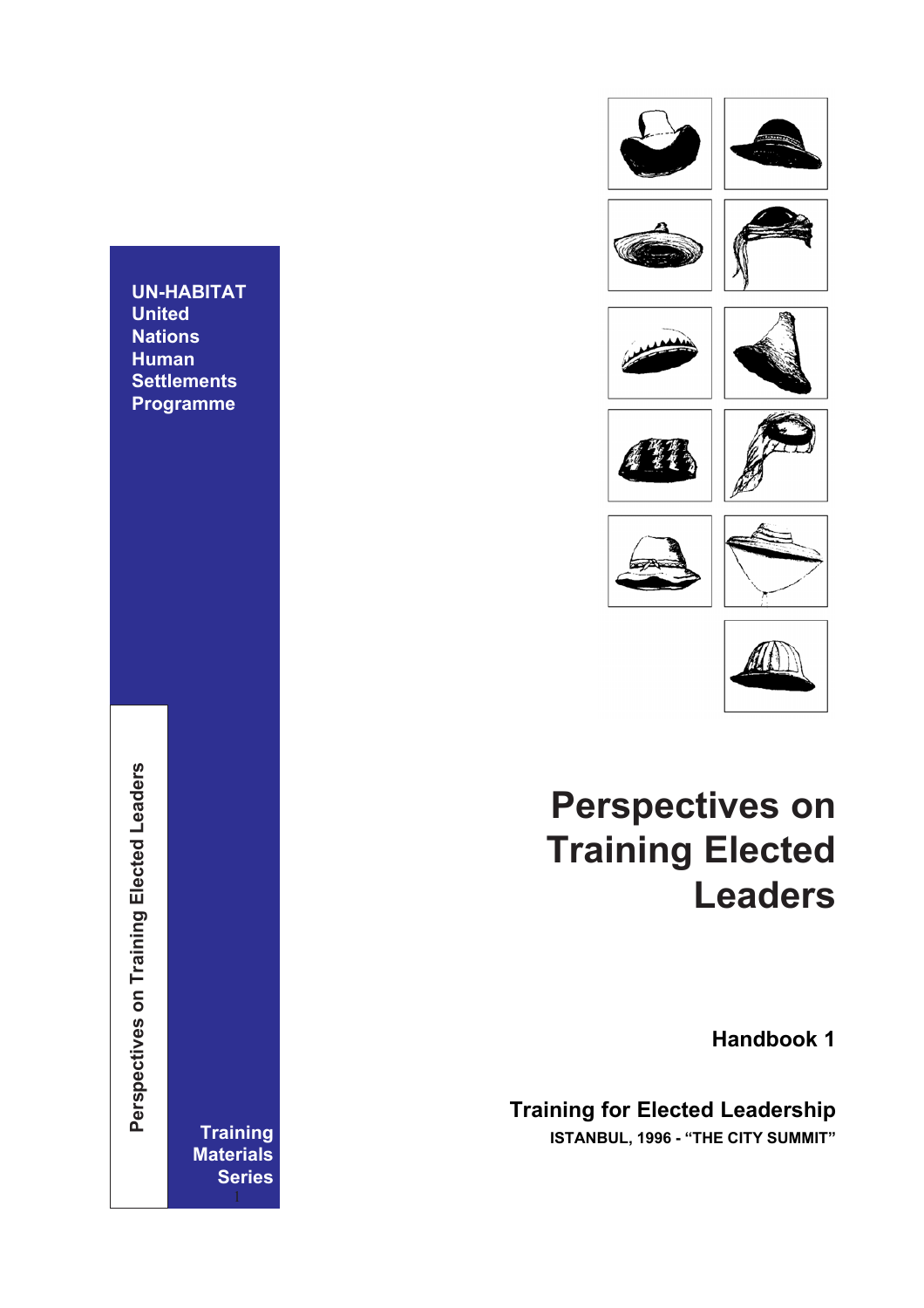

**UN-HABITAT United Nations Human Settlements Programme**





# **Perspectives on Training Elected Leaders**

**Handbook 1**

**Training for Elected Leadership**

**Training Materials Series**

2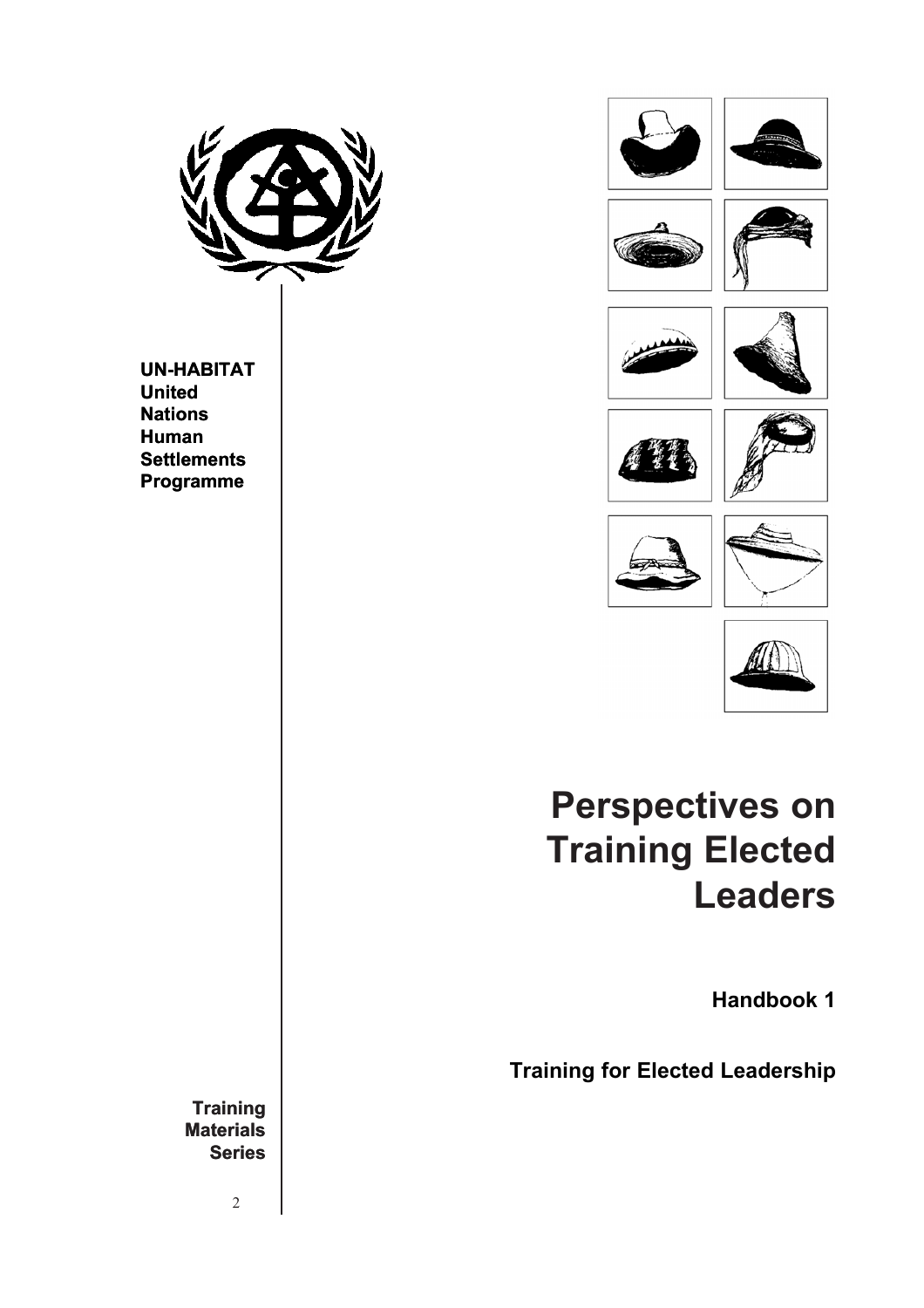**Perspectives on Training Elected Leaders**

**Training for Elected Leadership**



ISBN for complete set of 13 volumes: 92-131242-6 ISBN for this volume: 92-1-131244-2 HS/325/94E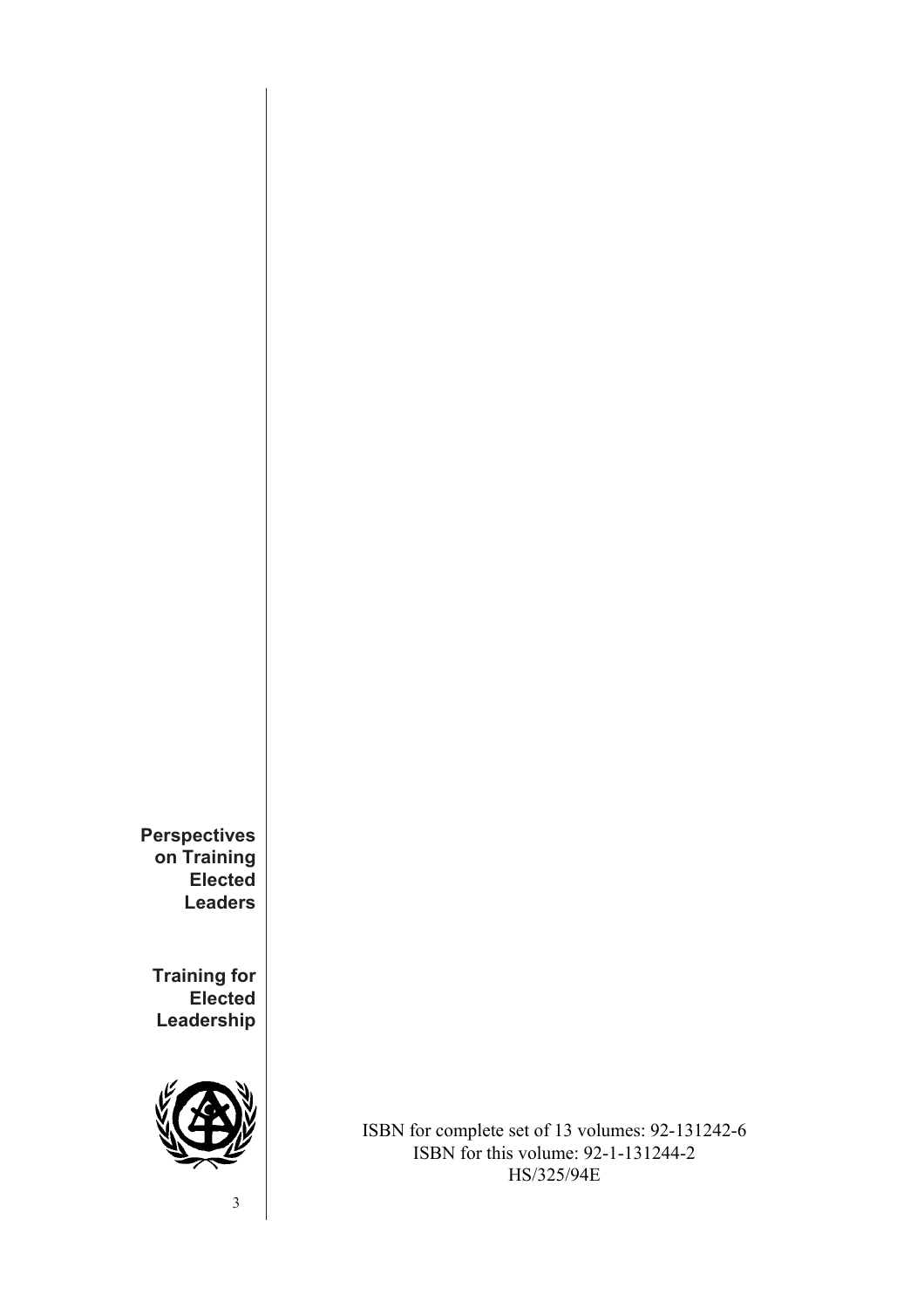### **FOREWORD**

As shown by results of training needs assessments conducted by the United Nations Centre for Human Settlements (Habitat), training needs of local government elected officials (councillors), or of local politicians, appear among the most urgent world-wide and, at the same time, the least attended areas of capacity-building for local development and municipal management.

In the last few years, a number of countries as varied as Nepal and Poland or Uganda and Paraguay have embarked for the first time in several decades, and in some cases for the first time ever, on a process of electing their councillors and mayors. Training needs of local-government elected officials are also at the top of the agenda in established municipal democracies such as Ecuador, India, and the United States of America.

To respond to these needs, the United Nations Centre for Human Settlements (Habitat) has developed and tested a series of training handbooks to assist councillors to represent the citizens, provide civic leadership and effectively work with central government and with the management, technical, and professional staff in local authorities and other local institutions. The handbooks cover policy and decision making, communication, negotiation and leadership, attending, managing and conducting meetings, councillors' enabling and facilitating activities, financial management and other related needs.

This handbook, *Perspectives on Training Elected Leaders*, is one of the series of 12 and is intended for use primarily by trainers in national training institutions for local government or training units within local governments themselves. As an additional assistance for trainers using these handbooks, the United Nations Centre for Human Settlements (Habitat) has published a companion *Trainer's Guide for Training of Elected Officials* containing trainer's notes and information prepared exclusively for the benefit of these trainers in planning workshops for local elected officials based on the handbooks.

**Perspectives on Training Elected Leaders**

**Training for Elected Leadership**



It is expected that this training handbook will contribute greatly to strengthening the capacity of local governments through the introduction of good Leadership leadership practices, one of the major objectives of the 1996 United Nations Conference on Human Settlements, Habitat II.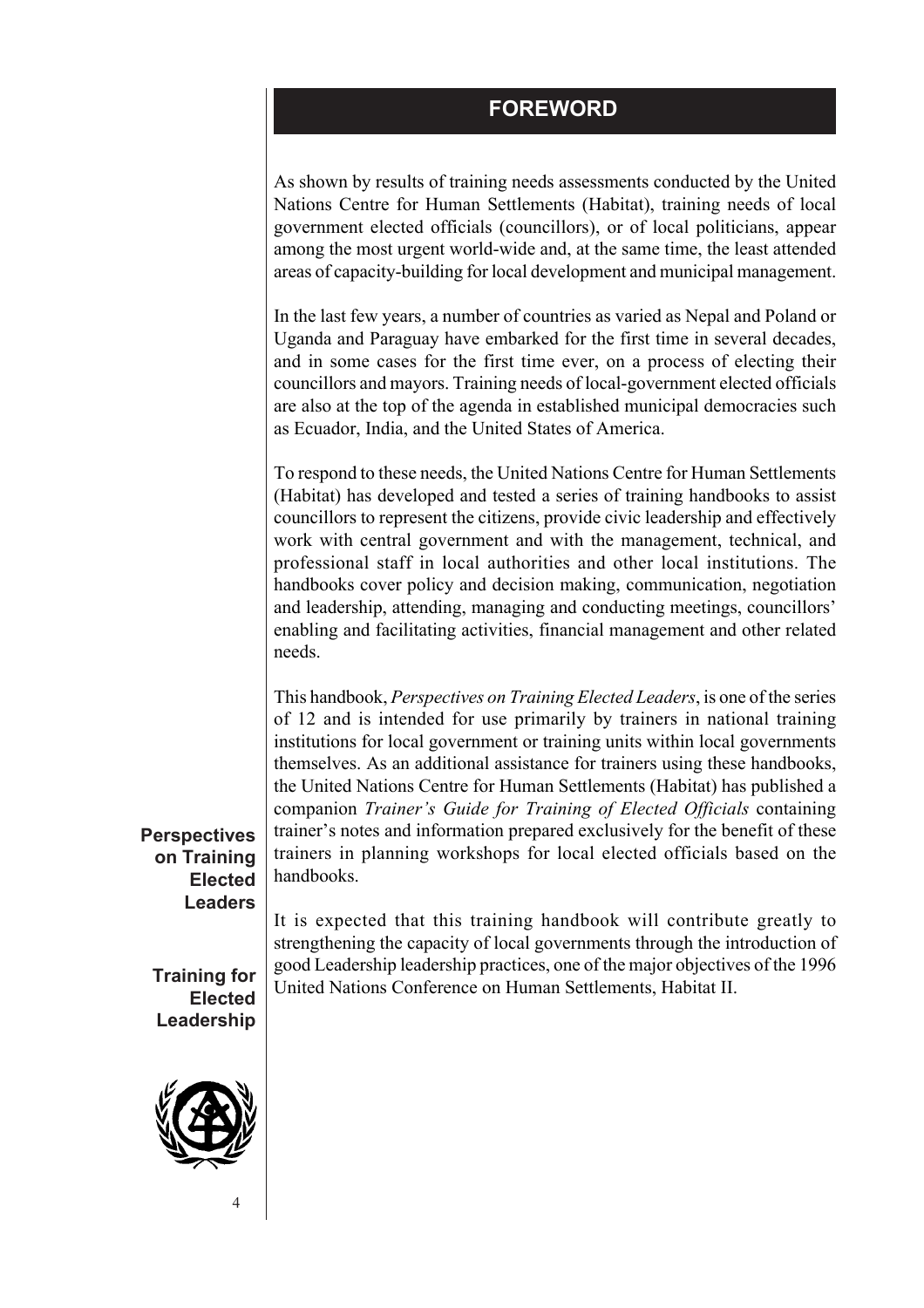I wish to thank Dr. Fred Fisher and Mr. David W. Tees for preparing this and other handbooks in the series in collaboration with the staff of the United Nations Centre for Human Settlements (Habitat) Training Section within the Centre's training programmes supported by the Government of the Netherlands. I also wish to acknowledge the contribution of the trainers and local-government officials in Costa Rica, El Salvador, Kenya, Lithuania, Romania and Uganda who assisted in the field testing of these training materials.

Dr. Wally N'Dow Assistant Secretary-General United Nations Centre for Human Settlements (Habitat)

**Perspectives on Training Elected Leaders**

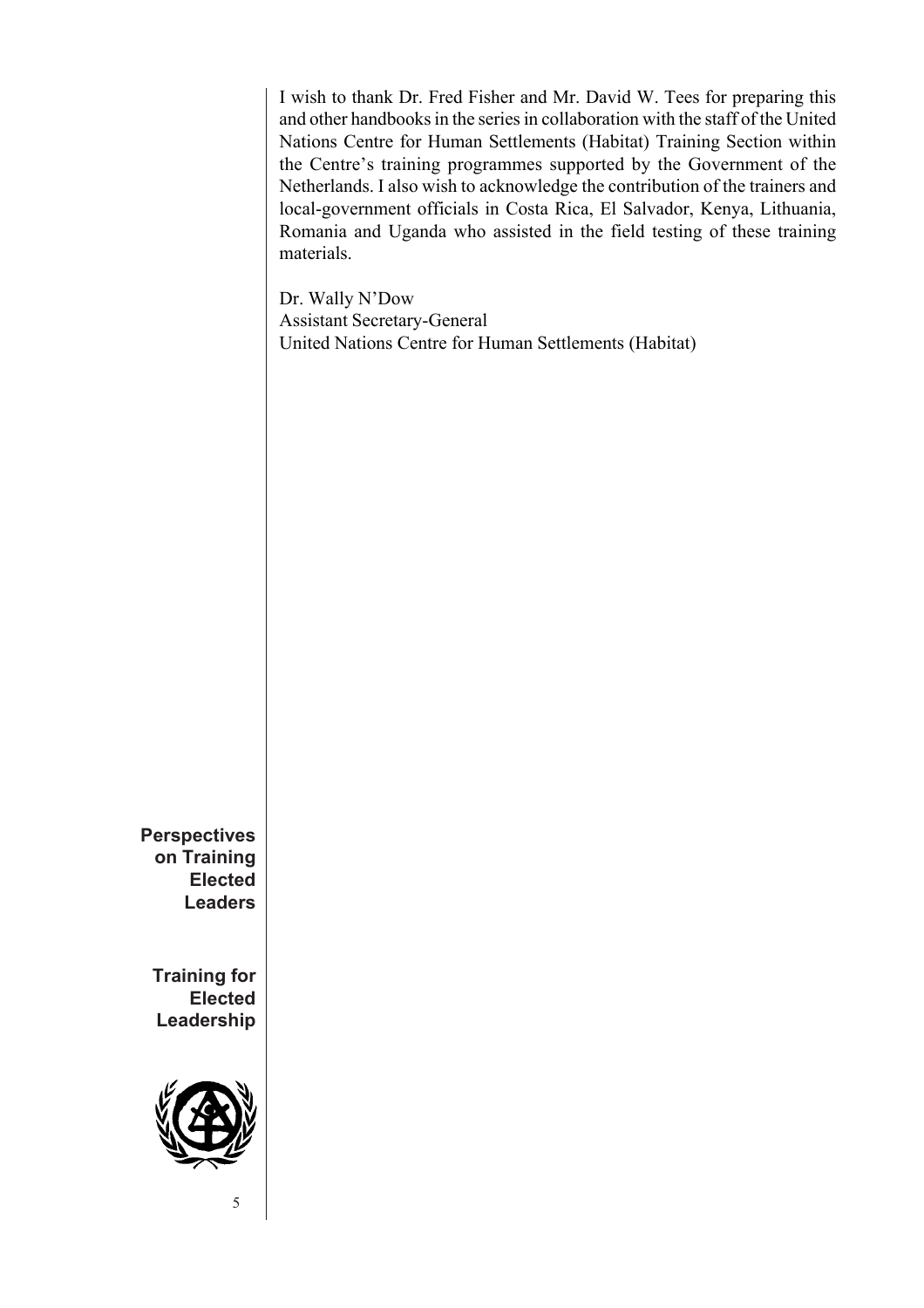# **WHERE TO FIND IT IN THIS HANDBOOK**

|                                                                        |                            |                                                 | Page           |
|------------------------------------------------------------------------|----------------------------|-------------------------------------------------|----------------|
|                                                                        | Introduction               |                                                 | $\overline{7}$ |
|                                                                        | How to use these handbooks |                                                 | 9              |
|                                                                        | Part I                     | Perspectives on training and elected leadership | 11             |
|                                                                        |                            | Definition                                      | 12             |
|                                                                        |                            | Summary                                         | 12             |
|                                                                        |                            | Reflection                                      | 14             |
|                                                                        |                            | Why train councillors?                          | 15             |
|                                                                        |                            | Assumptions about the role of councillor        | 16             |
|                                                                        |                            | Assumptions about training councillors          | 17             |
|                                                                        |                            | Assumptions about leadership                    | 17             |
|                                                                        |                            | The conceptual hat rack                         | 19             |
|                                                                        |                            | Eleven roles and much more                      | 24             |
|                                                                        |                            | The size of your constituency                   | 25             |
|                                                                        |                            | The use of labels                               | 25             |
|                                                                        |                            | Summary                                         | 26             |
|                                                                        |                            | References                                      | 26             |
|                                                                        | Part II                    | Introductory workshop                           | 28             |
|                                                                        |                            | Overview                                        | 29             |
|                                                                        |                            | 1.1 Warm-up exercise: getting to know you       | 30             |
|                                                                        |                            | 1.2 Exercise: perceptions of role performance   | 31             |
|                                                                        |                            | 1.3 Exercise: recognizing councillor roles      | 35             |
|                                                                        |                            | Appendix                                        | 36             |
| <b>Perspectives</b><br>on Training<br><b>Elected</b><br><b>Leaders</b> |                            |                                                 |                |
| <b>Training for</b><br><b>Elected</b><br>Leadership                    |                            |                                                 |                |



6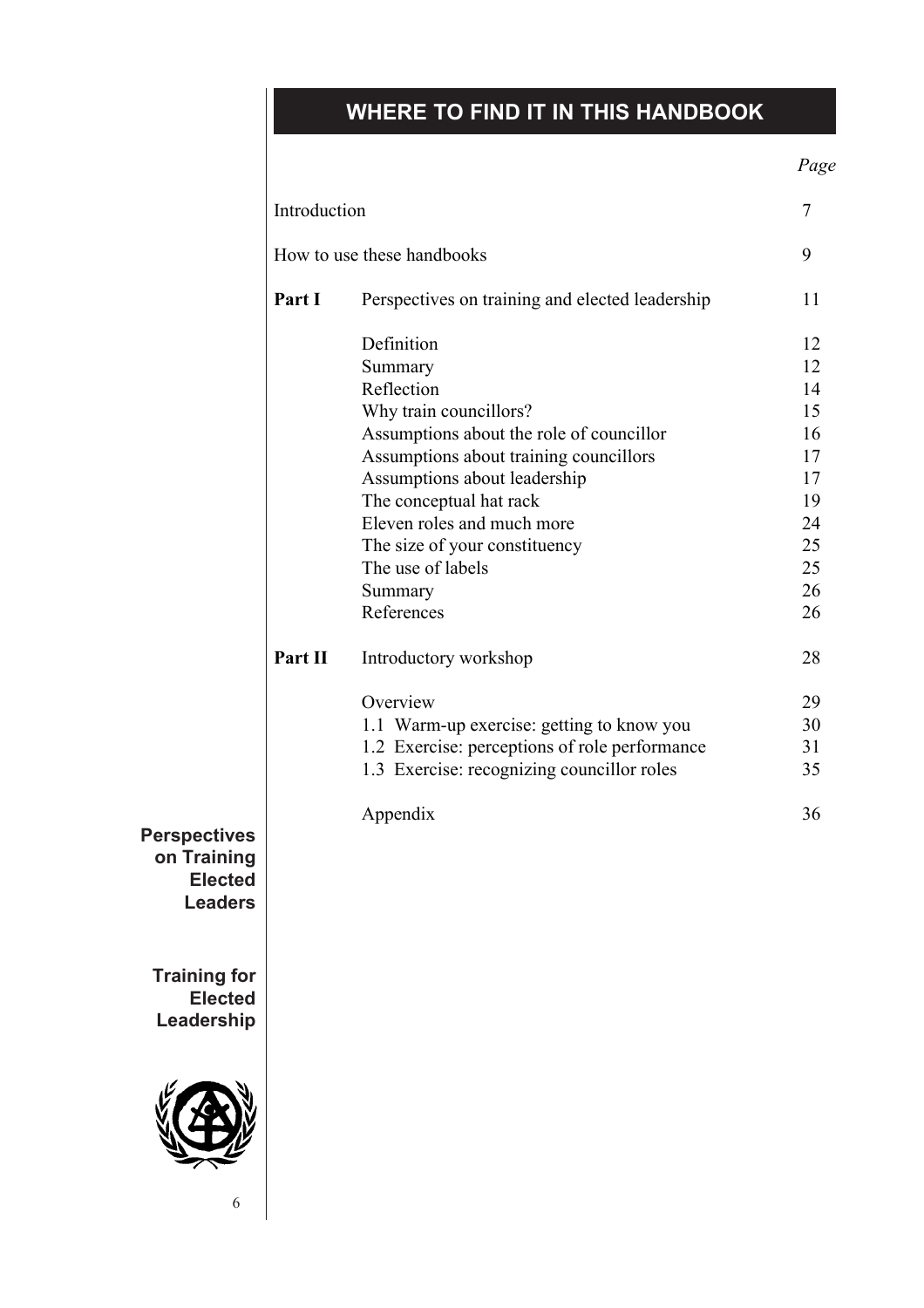#### **INTRODUCTION**

Writing a handbook series such as this can become a very personal experience for those who are writing it. We found ourselves trying to "get into" your role as the elected official, the "councillor," although we have never actually been elected to local office. We have worked for local governments in the past, in management roles, and our careers have been closely associated with the development of local governments and their human resources. Because of these long-term career commitments, we feel kinship with you in your efforts to serve your communities. For these and many more reasons, we want to begin this introductory handbook with a few notes of explanation that may be helpful to you.

You may already have noticed that we have written in "the first person." We decided it would be easier, and hopefully more effective, to speak to you as a person rather than constantly referring to your role as "the elected official." We hope you don't mind our being personal.

Directing these handbooks specifically to you, the councillor, has one obvious drawback. It is also written for those who see their roles as encompassing opportunities to work with councillors in a developmental relationship. In other words, it's also directed to local-government trainers. Because we are directing our efforts to two audiences, there will be times when we will need your patience and understanding as we direct our attention to the trainers in order to help them be more effective as they work with you and your colleagues.

We're going to use "the councillor" to refer to all those individuals who serve local governments in an elected capacity. We realize that many of you have titles that are different, such as "mayor," "commissioner," "assembly person," and others, but we're going to refer to all of you as councillors. It makes the writing task easier and the reading a bit less tedious.

**Perspectives on Training Elected Leaders**

**Training for Elected Leadership**



Finally, we plan to use the term "community" as a way of referring to the social institution that resides in the midst of your municipality. Not everything about "community" is positive. Communities can force conformity. Communities can be mean-spirited and uncaring towards those who are less fortunate. Nevertheless, there is a historical context about the concept of community that is important to the roles and responsibilities of the local elected leader. Cicero, more than two millennium ago, wrote, "A people is not just any collection of human beings brought together in any sort of way but an assemblage of people associated in an agreement with respect to justice and a partnership for the common good." Election to local public office carries with it the responsibility of community building, the task of binding individuals together to accomplish shared goals and responsibilities, regardless of their economic status, gender, ethnic, religious or racial orientations, or political affiliations.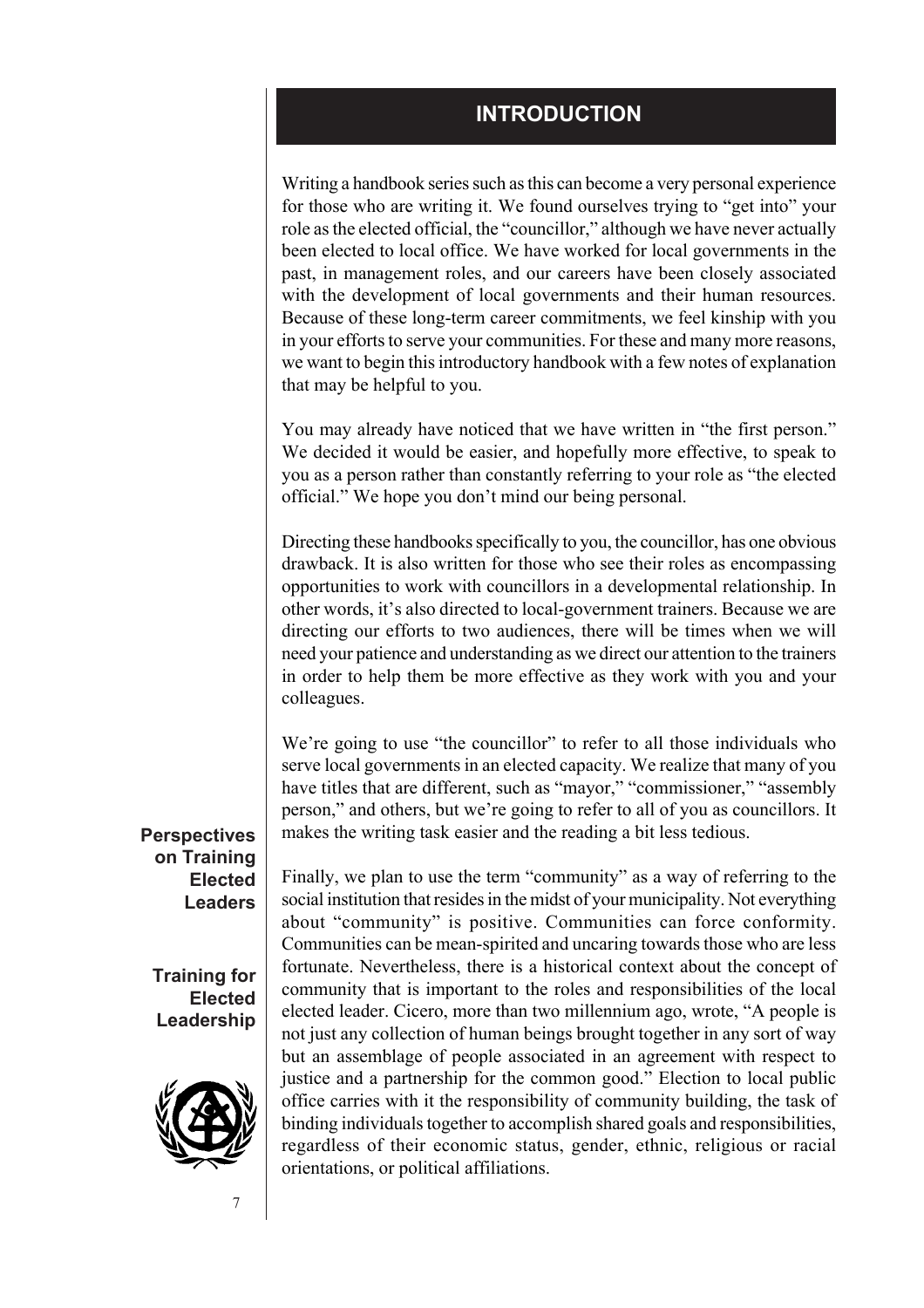"The disintegration of communities and the loss of a sense of community," John Gardner reminds us, "are clearly detrimental to the accomplishment of group purpose."**(1)** Without shared values and social coherence, the role of the local elected leader becomes much more difficult. Public decisions that foster community integration are resources that reap long-term rewards. Decisions that tear at the fabric of the community build barriers between leaders and their constituents. As public decision-makers, we hope you will share our concern that the local government you represent is not just a legal entity but a community of shared values that serves all the people within your midst.

> *What sculpture is to a block of marble, learning is to the soul.*

> > *- Pakistani proverb*

**Perspectives on Training Elected Leaders**

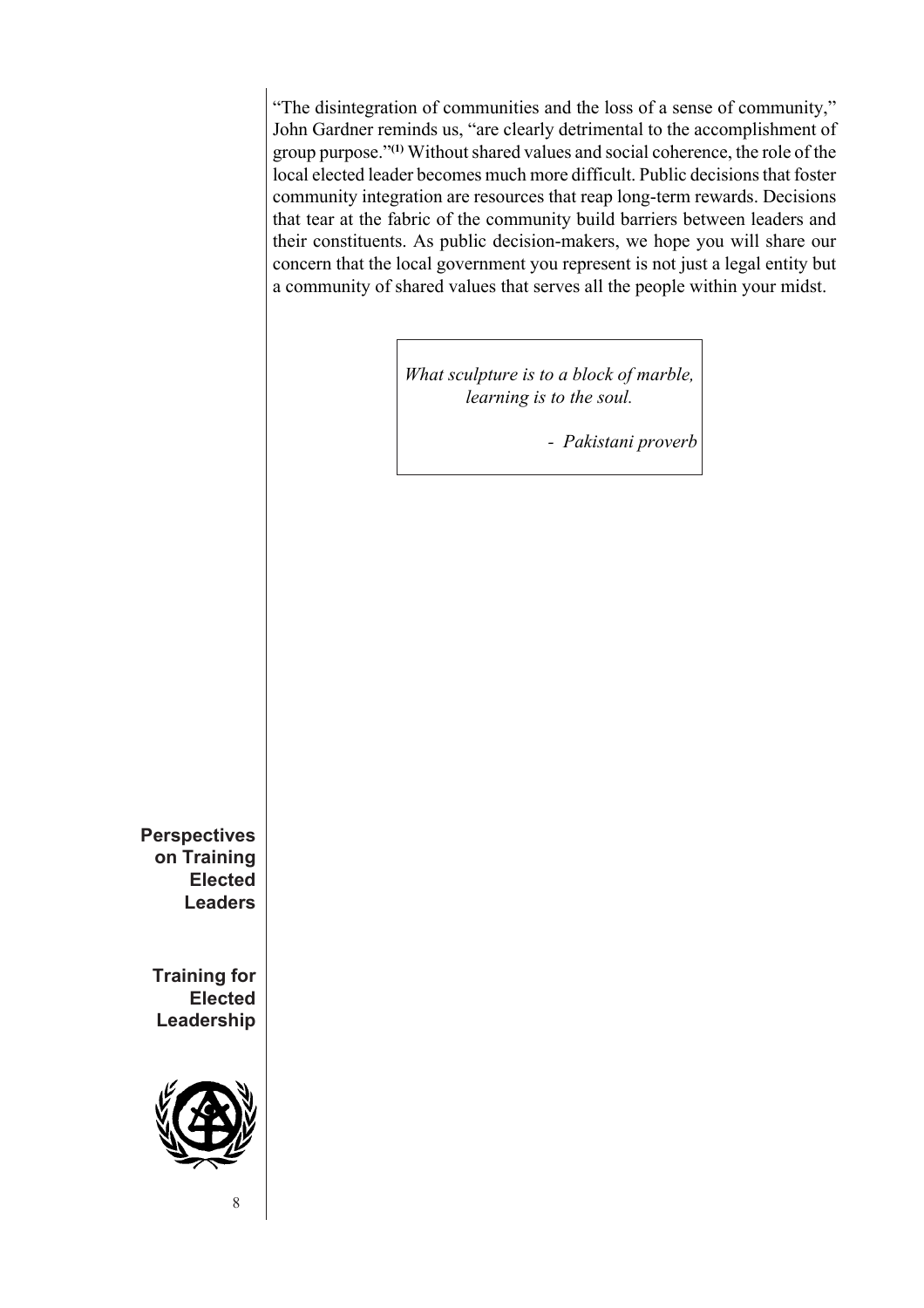# **HOW TO USE THESE HANDBOOKS**

These handbooks are designed to be used in three ways:

|                                                                        | As self-study guides: We hope individual councillors will be motivated<br>1.<br>to pick up these handbooks and read them. To help you gain as much<br>as possible from the handbook, we have included self-assessment<br>exercises at the beginning and end of each of the handbooks. We also<br>have interspersed some reflective-type questions in the text of each<br>handbook to help the self-learner.                                             |
|------------------------------------------------------------------------|---------------------------------------------------------------------------------------------------------------------------------------------------------------------------------------------------------------------------------------------------------------------------------------------------------------------------------------------------------------------------------------------------------------------------------------------------------|
|                                                                        | 2.<br>As workshop learning guides: By "workshop" we mean those<br>councillors who come together from different locations to attend a<br>learning event convened by someone else. They may, or may not, know<br>each other. Their motivation is primarily individual learning.                                                                                                                                                                           |
|                                                                        | 3.<br>As council team learning guides: This option involves the use of<br>handbooks as guides to work with all members of one council in a<br>learning situation. The primary objective of this mode is to help<br>councillors become more effective as a legislative team. Individual<br>learning is also a goal but designed to focus on its contribution to the<br>efforts of the team.                                                              |
|                                                                        | These handbooks have also been designed to provide the trainer with as much<br>flexibility as possible in helping councillors learn. For example, each<br>handbook can be used independently of others. The trainer might decide to<br>offer a three-hour workshop on negotiation skills at an annual conference of<br>municipal officials. He or she could do this by using the training exercises in<br>the handbook on The Councillor as Negotiator. |
| <b>Perspectives</b><br>on Training<br><b>Elected</b><br><b>Leaders</b> | Some other examples of how the handbook series might be used to meet the<br>learning needs of councillors are:                                                                                                                                                                                                                                                                                                                                          |
|                                                                        | A five-day workshop that includes about one half-day of training on<br>each of the roles;                                                                                                                                                                                                                                                                                                                                                               |
| <b>Training for</b><br><b>Elected</b><br>Leadership                    | A 10-day workshop that spends a day on each of the roles (this assumes<br>the use of all learning exercises in the various handbooks);                                                                                                                                                                                                                                                                                                                  |
|                                                                        | Five one-day workshops, scheduled over a longer period of time, that<br>cover two of the roles in each of the one-day sessions;                                                                                                                                                                                                                                                                                                                         |
|                                                                        | One or more council team-building sessions that focus on skill-building<br>and problem solving activities to strengthen the council as a working<br>team;                                                                                                                                                                                                                                                                                               |
|                                                                        | Or, a combination of the above.                                                                                                                                                                                                                                                                                                                                                                                                                         |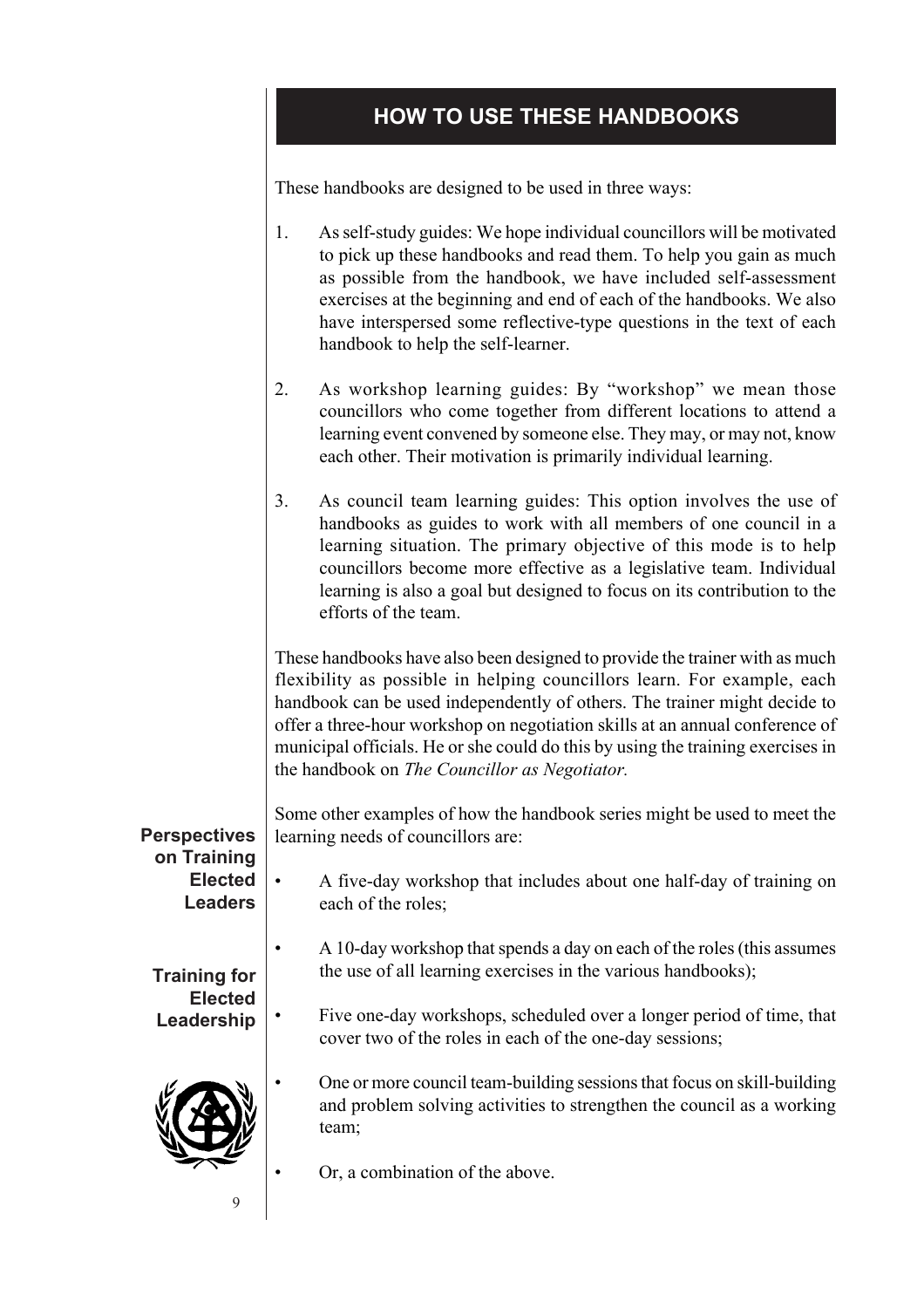Effective trainers take into account not only the training needs of the councillors they will be working with, but the time and travel constraints of those being trained. And, effective trainers are creative in their use of the materials they have available. For example, a trainer might decide to offer the materials in these handbooks in a correspondence format. He or she might have those who "sign up" for such a course send written answers to the questions that are posed in the handbook essays or create a set of their own questions for the councillor to answer.

Or, the trainer might offer to meet with an interested group of councillors every Friday afternoon for several weeks to hold discussions on each of the topics covered in the handbook series. They may, or may not, decide to use the exercises that have been provided. We would, of course, encourage their use since we believe these exercises provide opportunities to learn through doing. These materials are designed to be manipulated to meet the needs of the trainer and the trainees. In this context, we encourage you to be creative.

**Perspectives on Training Elected Leaders**

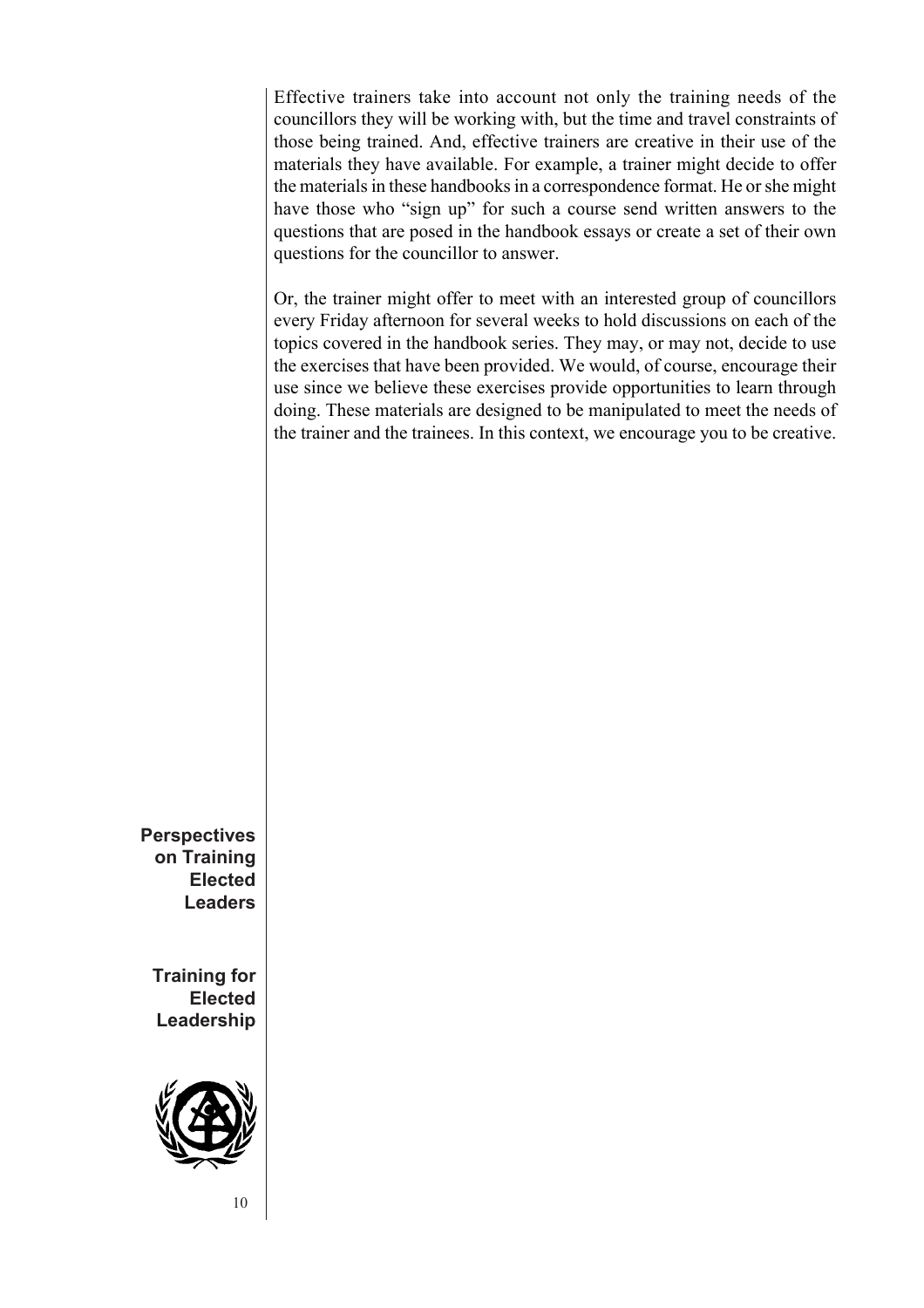



**PART I**



**Perspectives on Training Elected Leaders**

**Training for Elected Leadership**



11

**ESSAY**

**Perspectives on Training Elected Leaders**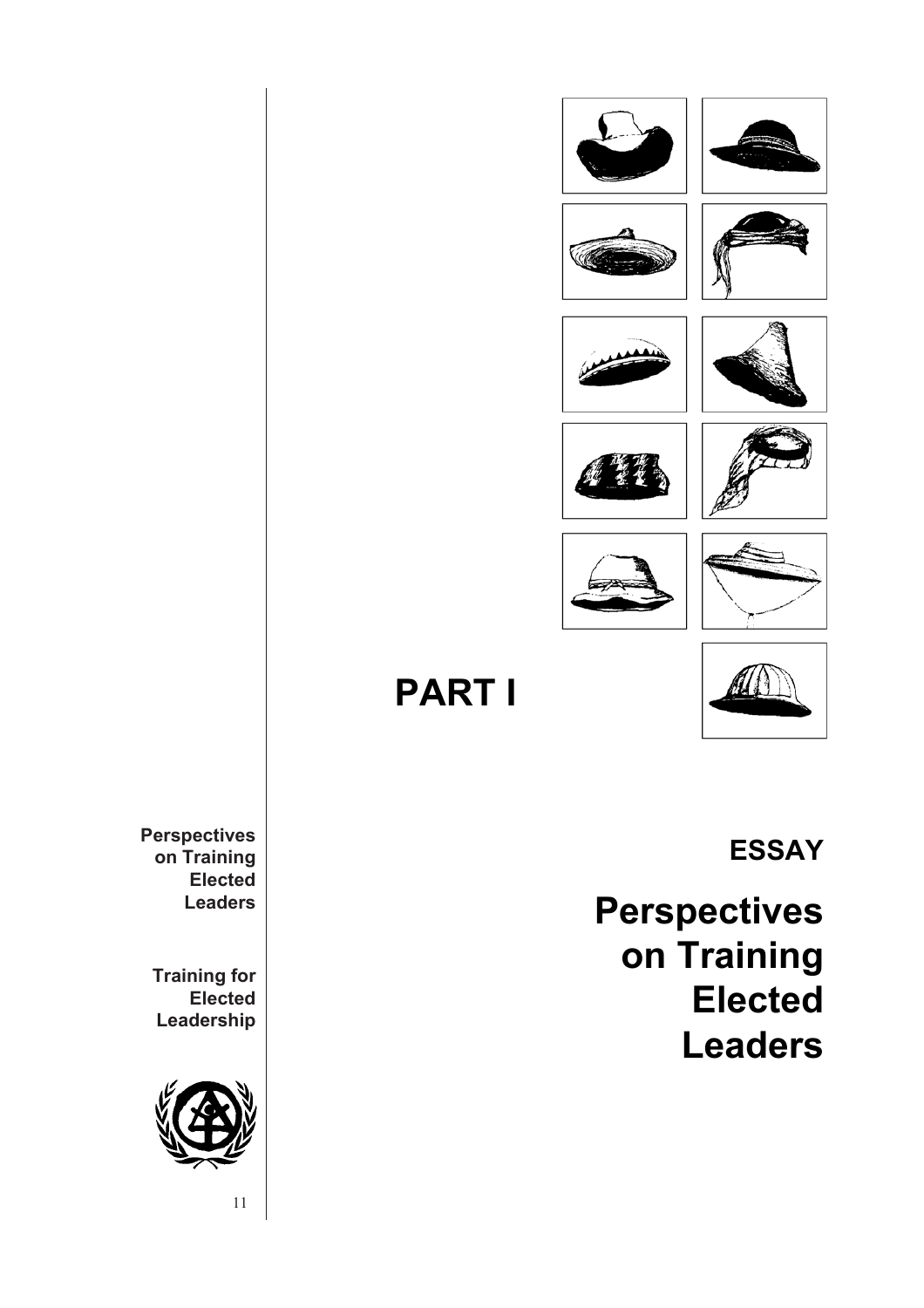#### **Definition**

**Essay** Perspective: The interrelation in which a subject or its parts are mentally viewed.

#### **Summary**

This handbook is designed to provide you with some basic information about these materials and to help you prepare for using them. For example, it includes assumptions about:

- Why the handbooks are needed,
- The role of the elected councillor,
- The training of councillors,
- Leadership.
- Some thoughts on the conceptual framework used to develop the materials,
- A brief summary about each of the councillor roles covered in the handbooks, and
- A few ideas on how to use the handbooks.

There is at least one school of thought that says the local-government challenge is hopeless, particularly in urban areas. And, we would be the first to admit the facts are very convincing. The urban population in developing countries is expected to increase by 66 per cent in the next 15 years. Nearly a quarter of those dwelling in urban areas in these countries, at the present time, live in absolute poverty. This puts a heavy burden on local resources and infrastructure, and the demand for more services and physical improvements grows daily. These demands come in the midst of environmental degradation, soaring crime rates, unemployment, deteriorating streets and drains, a shortage of schools and teachers, water pollution, traffic gridlock, the lack of basic housing opportunities, and municipal bankruptcies. The list of demands on local government in developing countries is virtually endless. It is little wonder that many believe the situation is hopeless.

#### **Perspectives on Training Elected Leaders**

**Training for Elected Leadership**



12

On the supply side of the ledger, things don't look too optimistic either. Local governments are seen by many as weak and ineffective. There is hardly a resource in the local-government larder that measures up to the challenges these local institutions face. Never mind that the problems in your community grow daily. Whether it be funds, skilled human resources, materials, equipment, or even time, there is not enough of whatever it takes to go around. And, we haven't even mentioned crime, drugs, natural disasters, incompetent government employees, corrupt landlords who exploit your poor, impossible rules and regulations, rotting garbage in the streets, and, dare we mention AIDS.

Depressing, isn't it? But wait! For many of you, these depressing conditions are also the reasons you ran for council. You didn't get elected to public office to make things worse for you and your constituents. In fact, if you weren't the kind of person who sees the glass half full when others see it half empty, you would still be on the outside of local government looking in and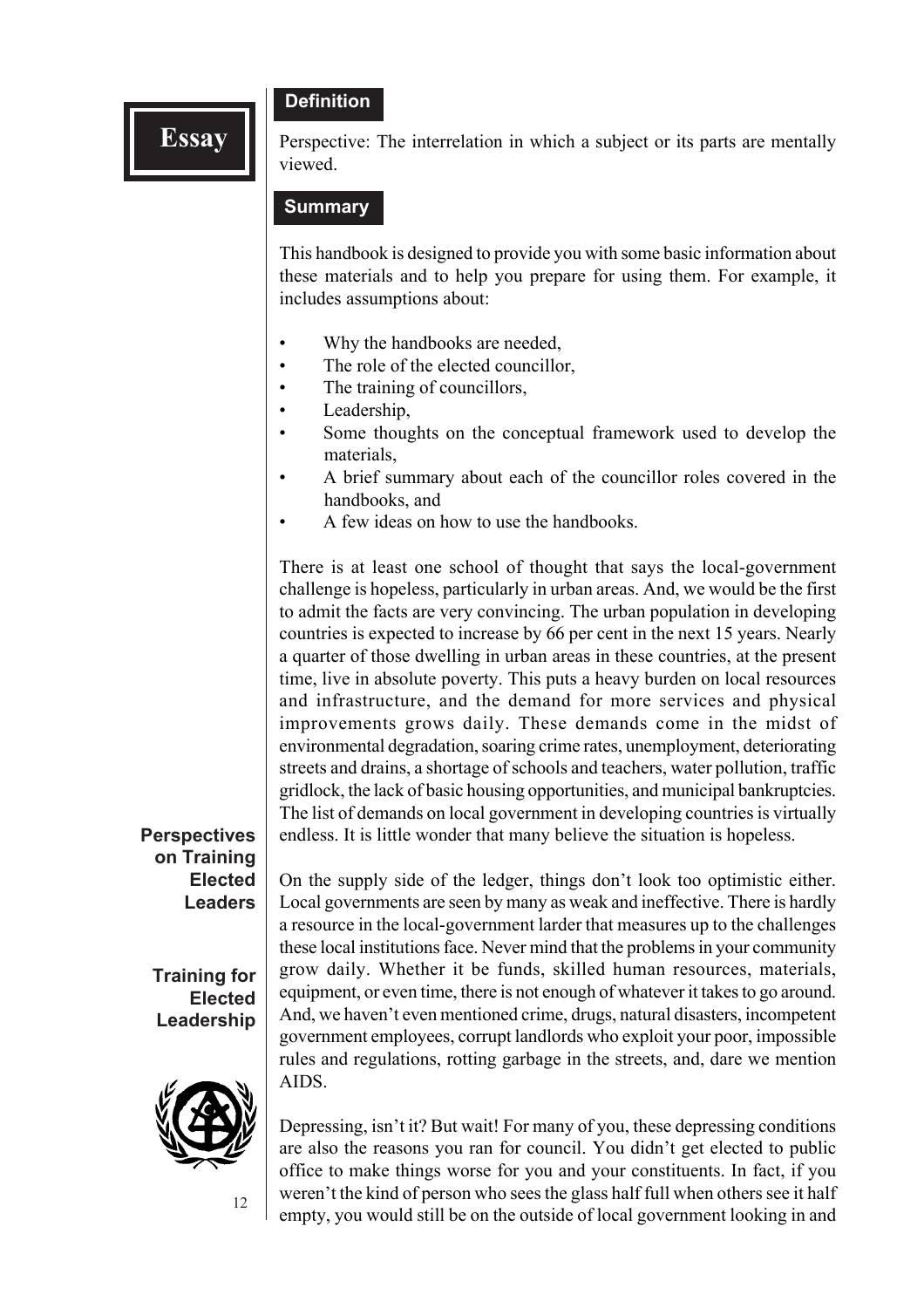lamenting that your local government isn't doing anything to change things for the better. Of course, there are a few individuals in your midst who see elected office as a way to use the position for personal gain, or to settle a grudge. We would be naive to think otherwise. We would also be naive to think that it will be easy to turn many of the deeply-seated problems of local government around. Or, that councils somehow have all the power and resources to do what needs to be done.

How often have you said to yourself, "Can I really make a difference in the way my municipality is governed and managed?" Fortunately, individuals can make a difference in the life of their communities. There is no place where this mark of individual leadership is more evident than Curitiba, Brazil. In this city of 1.6 million people, Mayor Jaime Lerner has accomplished amazing results by performing the matchmaker role between necessity and possibility. Let's look at some of the offspring from these marriages. **(2)**

**GARBAGE!** Mayor Lerner and his citizens don't let it pile up in the streets and alleys of Curitiba. They recycle it. But, recycling garbage doesn't just happen. Everyone must get into the act if it's going to work. The Mayor went on television to sell his programme and to teach the citizens how to carry out their individual responsibilities. Lerner also initiated a "goods for garbage" programme in the slums, swapping garbage for transit passes and food to entice neighbourhood associations to get involved. The city hired the homeless and recovering alcoholics to work at the recycling centres, providing a double payoff by salvaging individuals who were living in the shadows of the community. Lerner and his staff developed a positive, systematic, comprehensive strategy to deal with garbage in Curutiba. And, they involved the entire community in the solution.

**STREET CHILDREN!** Sound like a familiar, unsolvable problem? Lerner married the social problem of street children to an economic opportunity for merchants, small industries and shops. Local businesses adopt 10-15 children, provide them with a meal and basic wages, and the children render a variety of low-skill services in exchange.

#### **Perspectives on Training Elected Leaders**

**Training for Elected Leadership**



**HAWKERS!** In Curitiba, vendors from the informal sector, who previously cluttered downtown streets and sidewalks, now move from neighbourhood to neighbourhood selling their wares at regularly scheduled open air markets. Their services are appreciated by those who can't afford the higher prices in regular stores, and the streets are clear of the usual human and material chaos that accompany the hawker trade.

**LAND-USE MALAISE!** Do you have a part of town that is in decline or buildings that are empty and a blight on a neighbourhood? Mayor Lerner and his staff worked hard to concentrate land use by making the best use of those areas that are already developed. The city encourages higher density around major transport corridors and tries to ensure that jobs are close to people and services. Declining shopping centres are recycled into other uses that are compatible with changing needs.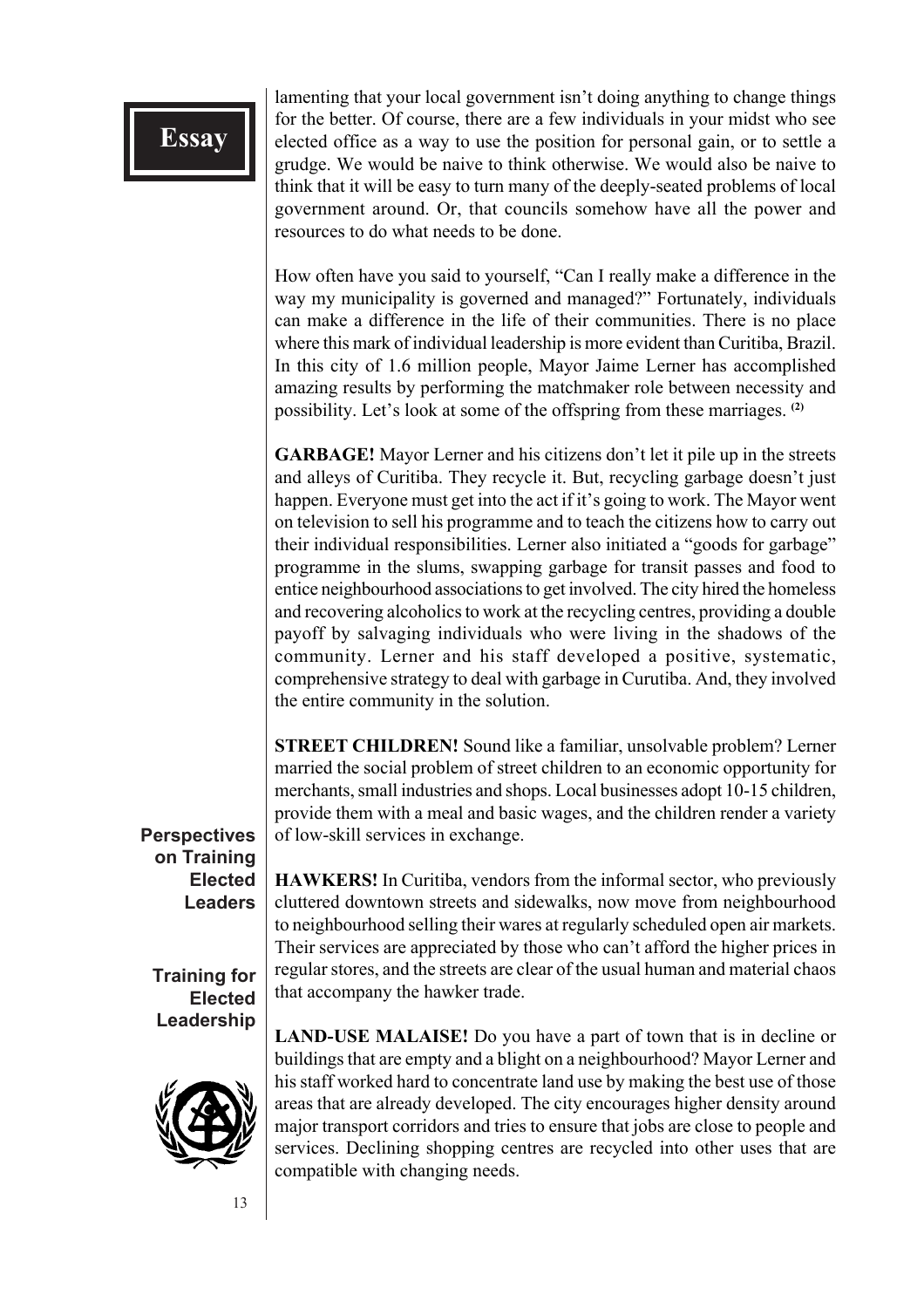These are just a few of the examples of how the City of Curitiba has turned problems into opportunities by linking needs and possibilities. Several values and skills and or - characterize the Mayor's actions. He values creativity and risk-taking when it serves the municipal authority. He is also very skilful in motivating his staff and the citizens to join in new ventures. Moreover, he sees development and change as a partnership among many stakeholders, or people and institutions who have a stake in the outcomes of development and change.

Mayor Lerner is a communicator of opportunities, a person who enables others to share the burdens and rewards of community development and change, and a person who can mobilize power and resources that aren't under his direct command. More important is his optimism that no problem is unsurmountable, that his glass is never half empty even when it's only half full.

The successes of the Mayor and the City of Curitiba are admittedly exceptional but, nevertheless, attainable by many others. Leadership has been the critical factor in the achievements of this Brazilian city, and leadership is within the reach of all municipal councils. While some argue that leaders are born not made, we believe this is a myth. Effective leadership is a rich mix of many skills, values, behaviours, and environmental conditions. Most of these inputs can be improved through individual and group learning, and learning can be enhanced through training to opportunities of the kind included in these materials. **(3)**

#### **Reflection**

Before we move on to explore some of the other reasons why we believe training is important for elected councillors, we would like you to stop for a minute and reflect on the experiences of Curitiba and how they might help you and your colleagues on council identify new ways to solve similar problems in your local government. Think of one or more of the difficult situations that have confounded the council over the past few years and jot down some ideas you think might be success in overcoming them. Don't hesitate to think of solutions that are inexpensive and unusual. Such solutions worked for Mayor Lerner and his staff, and they could work for you and your community.

**Perspectives on Training Elected Leaders**

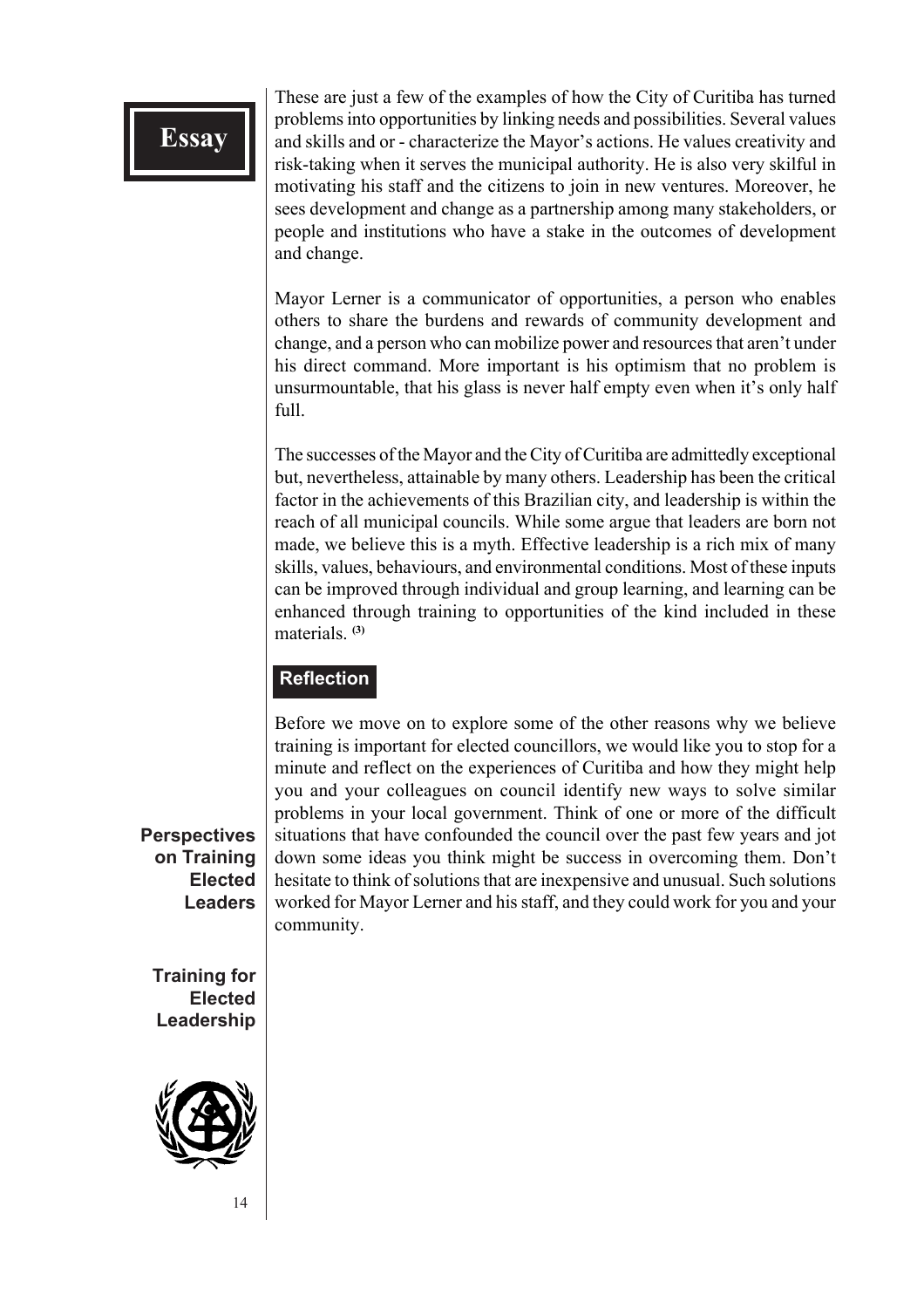(This is the first of many times we will ask you to reflect on what you have been reading. The following box has been provided as a place where you can put your reflections.)

> *There is something to be learned from every person who crosses your path*

> > *- Chinese proverb*

#### **Why train councillors?**

Whenever local-government training requirements are assessed, regardless of the geographic location, your needs as elected officials are consistently identified as a high priority. We believe there are several reasons for this.

- 1. Local governments worldwide have taken on new significance in recent years. The drive for democracy is responsible for much of this since local self-governance is the foundation of democracy. If it doesn't work at this level of governance, it probably won't work at higher levels of interaction between citizens and those who represent them. In addition, there is growing recognition that local governments hold the key to the delivery of most basic human services. National governments aren't very adept at carrying out programmes that should be locally based and managed.
- **Perspectives on Training Elected Leaders Training for Elected** 2. Your role as local councillor is an important factor in whether or not democracy works to the satisfaction of the citizens. More often than not, you are the individuals who decide those issues that make life easier for all of us. It is local governments that usually provide services like trash collection, clean water, human waste disposal, local streets and footpaths, parks, basic education, markets, and many more of the things we take for granted. For granted, that is, until they don't work or aren't available.



**Leadership**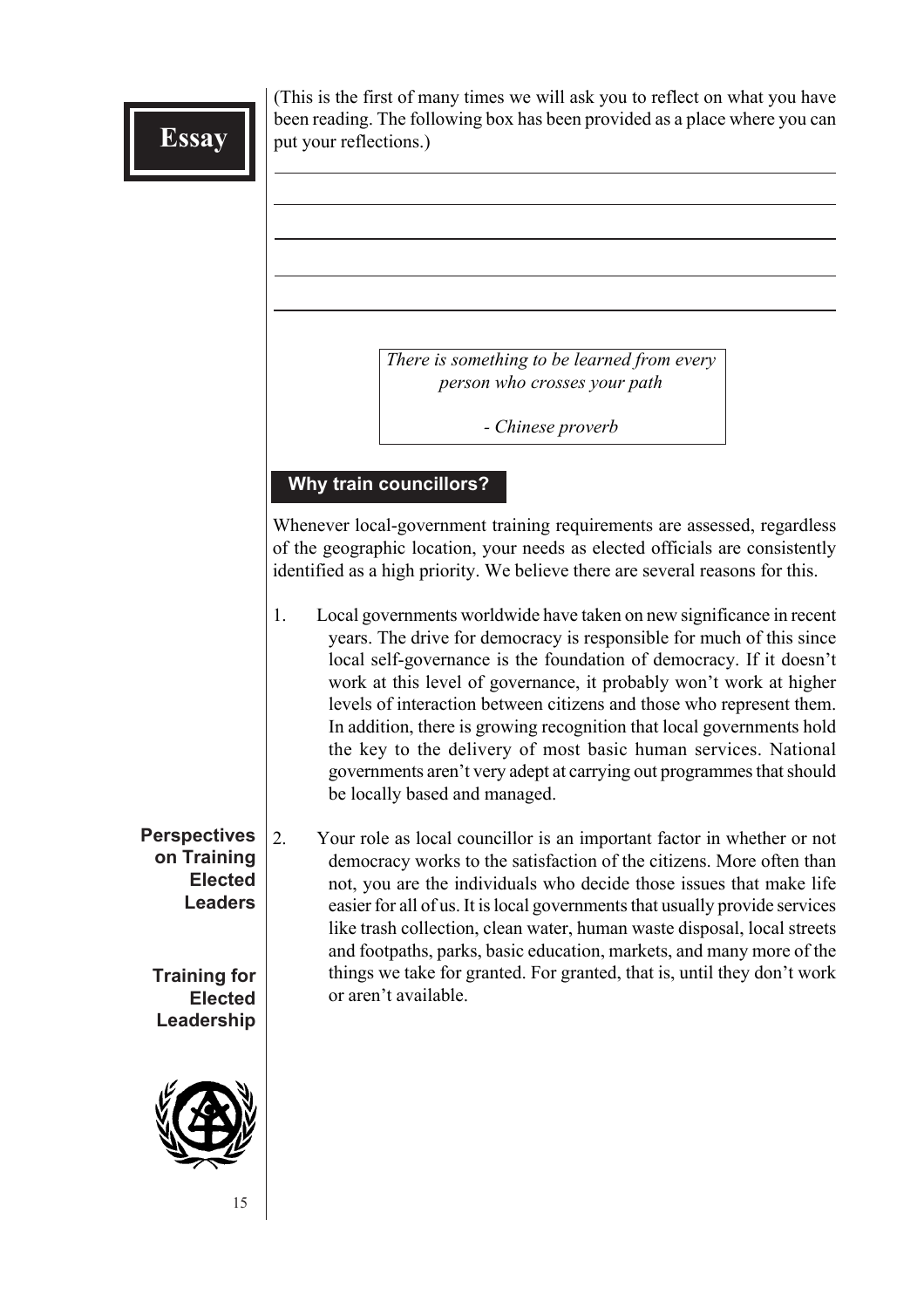| Essay                                               | 3. | We also suspect your training needs continue to top the list of priorities<br>because, for one reason or another, so many of you are new in the role.<br>With each new election comes a new crop of potential candidates for<br>training.                                                                                                                                                                                                                                                                                                                                                                                                                                                               |
|-----------------------------------------------------|----|---------------------------------------------------------------------------------------------------------------------------------------------------------------------------------------------------------------------------------------------------------------------------------------------------------------------------------------------------------------------------------------------------------------------------------------------------------------------------------------------------------------------------------------------------------------------------------------------------------------------------------------------------------------------------------------------------------|
|                                                     | 4. | Many of you were elected because you are successful in some other<br>endeavour in the community. Unfortunately, this doesn't mean you<br>will be successful automatically in your new role as councillor. Success<br>in whatever you do to earn a living should not be construed as the only<br>preparation you need to be a successful elected leader.                                                                                                                                                                                                                                                                                                                                                 |
|                                                     | 5. | Finally, we believe councillor training continues to be a high priority<br>in many countries because current offerings are often either inadequate<br>or ineffective. More often than not, available training is rule-oriented,<br>meaning you are told what you cannot do, rather than helped to learn<br>what you can do to be more effective as a local leader. While the rules<br>and regulations that govern your actions and conduct are important<br>and should be learned, they don't equip you to provide the kind of<br>leadership that is needed in this turbulent, fast moving world. What<br>you need to learn as a local leader, are "how to" skills, not just "don't<br>do" information. |
|                                                     |    | Assumptions about the role of councillor                                                                                                                                                                                                                                                                                                                                                                                                                                                                                                                                                                                                                                                                |
|                                                     |    | Here are some of the assumptions we've made about your role as councillor<br>since they have formed the basis for many of our training ideas and designs.                                                                                                                                                                                                                                                                                                                                                                                                                                                                                                                                               |
|                                                     | 1. | First and foremost, we think your role as councillor is very complex.<br>You are expected to be an effective member of the council team and<br>yet an independent thinker and actor, a community spokesperson and<br>problem solver, a decision-maker, a negotiator, a financier; and a<br>facilitator, whatever that is. As we noted earlier, it's a complex role.                                                                                                                                                                                                                                                                                                                                     |
| <b>Perspectives</b>                                 |    |                                                                                                                                                                                                                                                                                                                                                                                                                                                                                                                                                                                                                                                                                                         |
| on Training<br><b>Elected</b><br><b>Leaders</b>     | 2. | The role is demanding. As you already know, it can be a twenty-four-<br>hour-a-day, seven-day-a-week job, particularly if you take it seriously.                                                                                                                                                                                                                                                                                                                                                                                                                                                                                                                                                        |
| <b>Training for</b><br><b>Elected</b><br>Leadership | 3. | We've assumed the role is often very frustrating. There are never enough<br>resources to go around, and solving one local problem often creates<br>several more. When you help one group of citizens, you may deny<br>others the opportunity to be served. And, what you see as a logical<br>solution to a problem is often branded as a mere political expediency                                                                                                                                                                                                                                                                                                                                      |
|                                                     |    | by your opponents. Nobody said it would be easy.                                                                                                                                                                                                                                                                                                                                                                                                                                                                                                                                                                                                                                                        |
|                                                     | 4. | On the other hand, we are assuming that the role can be enormously<br>satisfying and personally rewarding. There are opportunities to not only<br>make life easier for today's citizens but to leave a legacy of public<br>service for future generations.                                                                                                                                                                                                                                                                                                                                                                                                                                              |
| 16                                                  |    |                                                                                                                                                                                                                                                                                                                                                                                                                                                                                                                                                                                                                                                                                                         |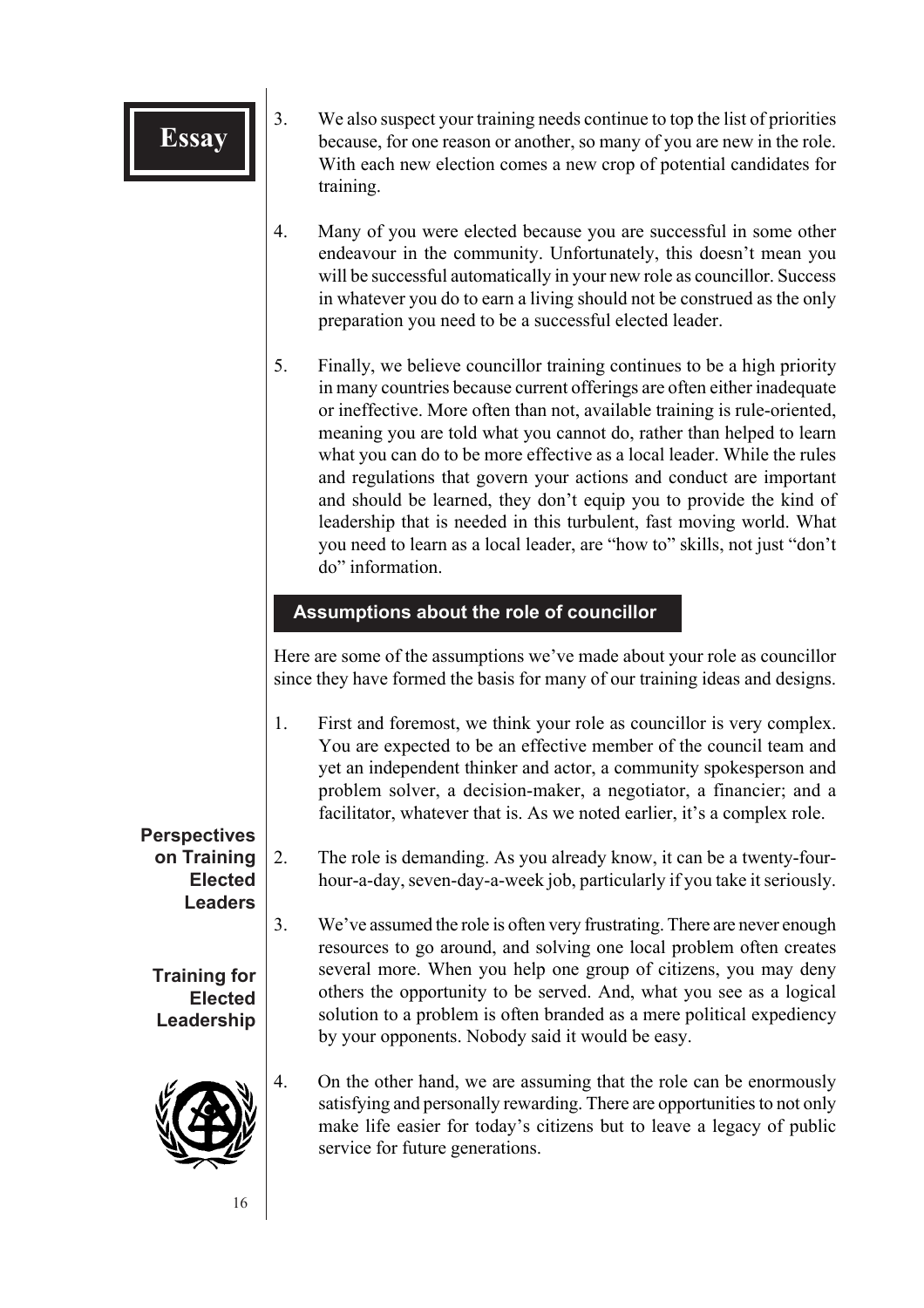- **Essay**  $\begin{bmatrix} 5. \end{bmatrix}$  S. The role is time-consuming. But, it is often more time-consuming than it needs to be. Hopefully, the training we are suggesting will give you more control over your council time.
	- 6. And, it is a role full of conflict, particularly if performed well. It demands independent thinking and acting and yet requires you to work in a group decision-making arena. It often demands political party loyalty while adhering to standards of community-wide accountability. Sometimes it requires you to take actions that go against what others see as "conventional wisdom' because you are better informed about the longrange consequences of such decisions. In spite of your privileged understanding of the situation, the courage to "stand up and be counted" on such issues is never easy.

### **Assumptions about training councillors**

We have also made some assumptions about the training process itself as it relates to your role as councillor. For example:

- 1. Your training needs, as an individual councillor, may be different from those of your colleagues, based on your experience and background;
- 2. As a councillor, you don't have a lot of time to devote to training, and this constraint must be considered in the design of the training;
- 3. Given differences in training needs and time constraints, the training materials should, ideally, provide the trainer with options in designing specific learning events;
- 4. Most of the training materials now available are designed to impart information about the legal requirements of your role, not to develop skills needed to carry out your role more effectively; and,

**Perspectives on Training Elected Leaders**

5. Training materials should take advantage of your experience as an elected leader and build the learning around your experience.

> *Every wall is a door. - Emerson*

**Training for Elected Leadership**

## **Assumptions about leadership**

Finally, we have made some assumptions about the importance of leadership at the local level of governance.

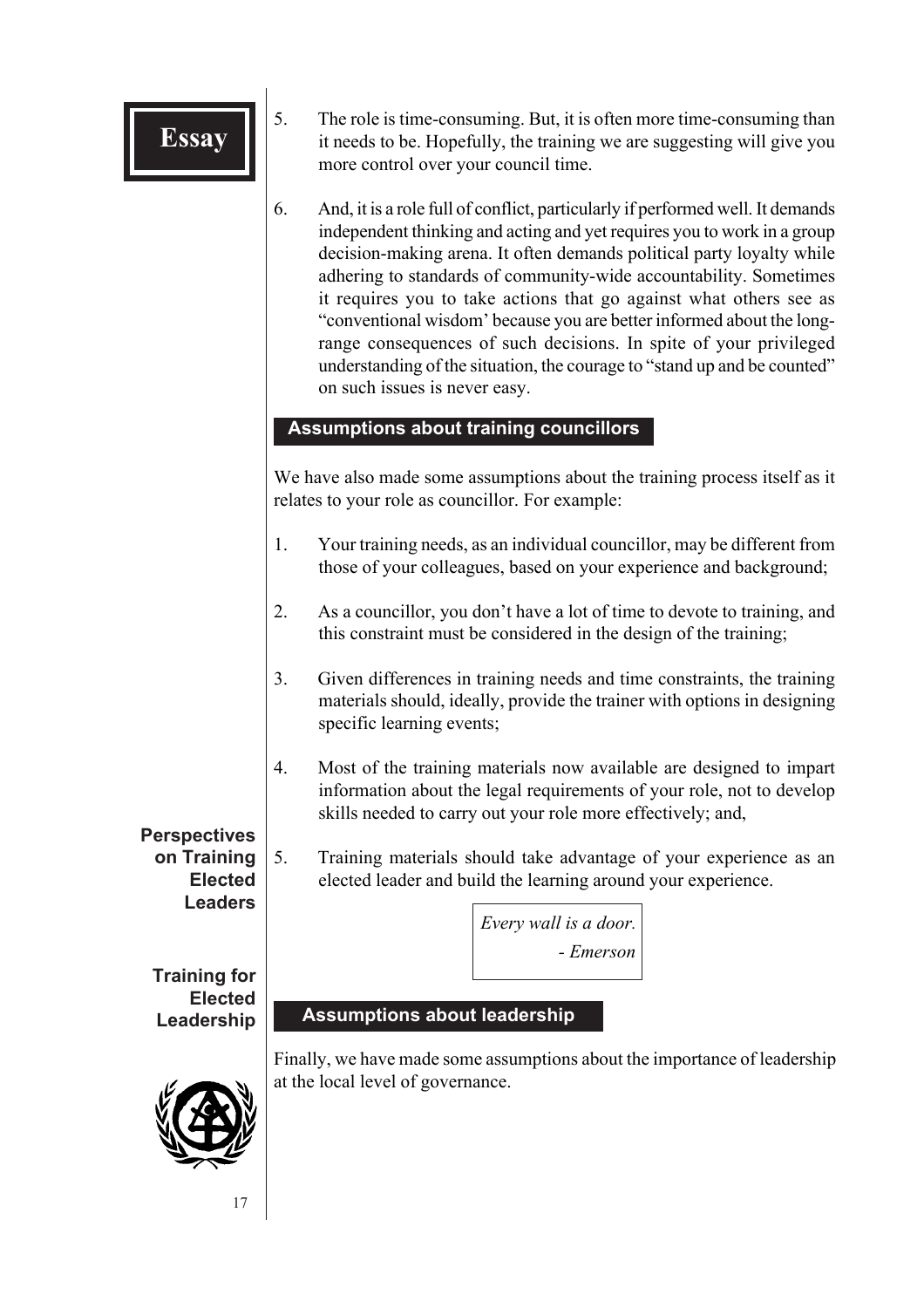- **Essay** 1. Never before has the need for leadership at the local level been so important obvious. We live in a global world, one where actions that are taken in one part of the world often affect those who live thousands of kilometres away.
	- 2. Many of the problems you are called upon to solve as an elected councillor are so complex that they require leadership strategies, not administrative fixes.
	- 3. The magnitude and frequency of "foreign policy" issues and concerns (working with others beyond the borders of the local government you serve) have increased significantly in recent years. You can no longer ignore these external affairs in your efforts to build your own community.
	- 4. The seemingly endless saga of shrinking resources and growing demands for services at the local level has rendered the caretaker approach to government not only inoperative, but dangerous to the longterm health and viability of your communities.

Given these assumptions, training opportunities should go beyond the minimalist approach (telling you what you can't do by outlining the laws and orders that prescribe the legal boundaries of your actions). While this type of training is important and needs to be provided, it does little to impart a sense of urgency and importance to your role, nor does it begin to develop the skills to operate effectively in a difficult and challenging environment. Beyond all else, you must feel "empowered" to act boldly and responsibly in your leadership role.

Governments around the world have a tendency to engage in cumbersome and, at times, counter-productive bureaucratic behaviour. We suspect your local government is no different. This behaviour is often characterized by the capacity to tell citizens ninety-nine reasons why they can't do what they want to do. While many of these reasons may be legitimate not, and they give local governments "feet of clay." Because our bureaucracies have become so formidable (and we include the national ones that often "control" localgovernment behaviour), it is imperative that you, as the local elected official, are equipped to work more effectively in this difficult environment. It will require more than a basic knowledge of the laws that govern your elected behaviour. We believe it calls for a full measure of leadership from each of you. Yes, leadership. You may be saying, "But, I'm not prepared for this kind of leadership role." In this case, it may be reassuring to remember that leadership has been defined as the process that ordinary people use to bring forth the best in themselves and others.

The leadership process is, of course, backed by some pretty sound practices. In a survey of over 2000 effective leaders, two management specialists identified five fundamental practices that enable ordinary people to accomplish extraordinary things. These practices are worth reviewing as we begin to think about the leadership role of the local elected official. They are:

**Perspectives on Training Elected Leaders**

**Training for Elected Leadership**



18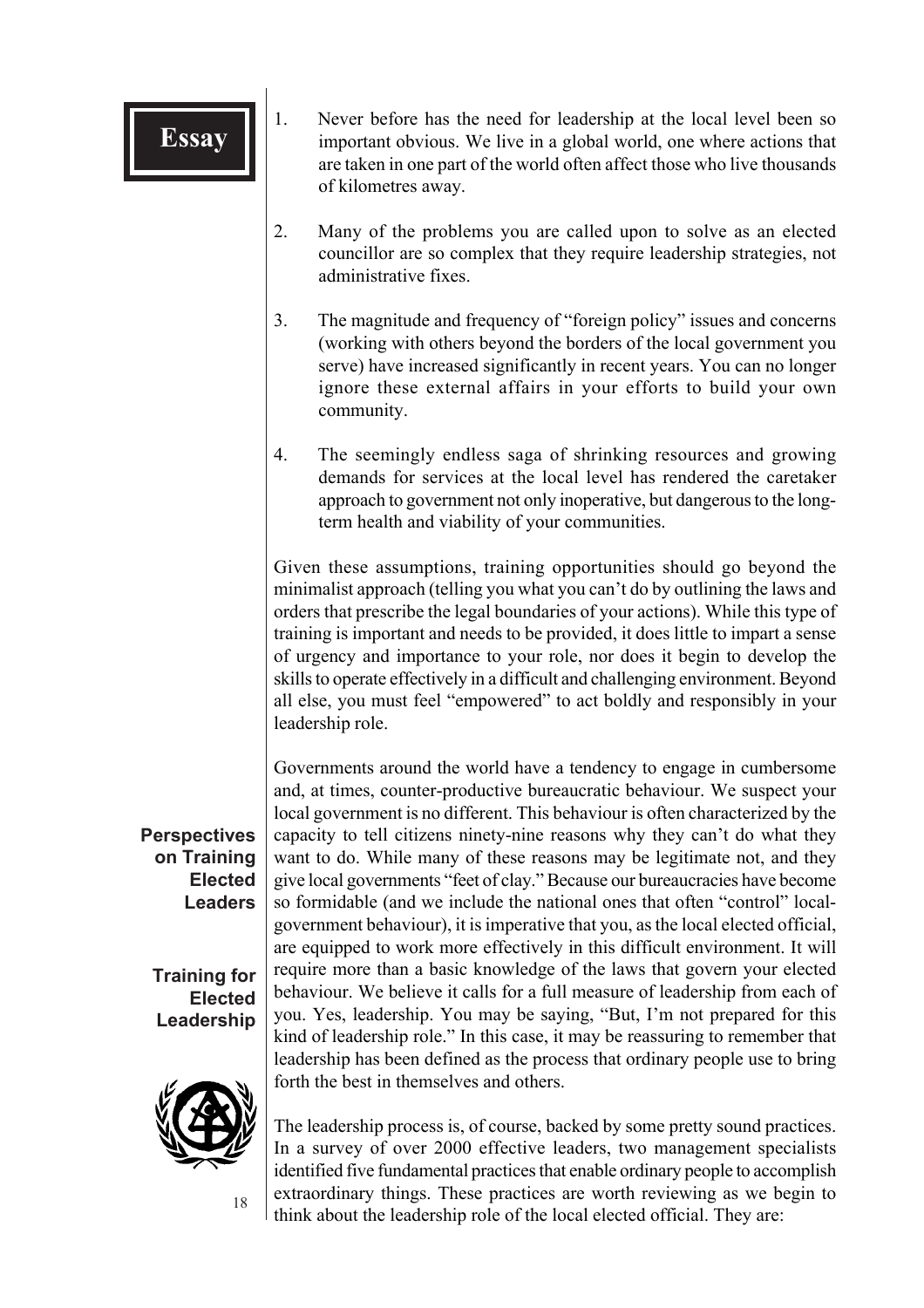- 1. **Challenging the process to get things done**. This is done best by constantly questioning the size of, and need for, the "feet of clay" your government has grown over the years.
- 2. **Inspiring a shared vision**. Leadership is the ability to describe what will be as though it has been. Visions are often future-oriented and, therefore, involve what some would call an element of inspiration if they are going to be conveyed to others. There is an old saying that "you can't light a fire with a wet match." So it is with shared visions.
- 3. **Enabling others to act**. This may be the greatest weapon you have in your local government arsenal when it comes to getting things done. We'll have a lot more to say about this strategy, or role, in the training materials.
- 4. **Modeling the way**. Electing you to local office represents an act of faith on the part of those who vote. It also puts you on a pedestal, or in the spotlight, and therefore raises expectations about who you are and how you should behave. While this may sound "weighty," it can also be seen as an opportunity for you to motivate others to engage in community service through your own example.
- 5. **Encouraging the heart**. Building strong, viable communities through local self-governance can be enhanced through such efforts as celebrating community accomplishments and recognizing individual contributions. These are the kinds of things that are meant by "encouraging the heart."**(4)**

Those of us who are engaged in helping you become more effective as a local councillor are concerned with how we can help you develop leadership qualities. It is not enough simply to help you obey the laws that govern your decisions and actions as a councillor, although we certainly don't want to leave the impression that these are unimportant. It will serve you and your community little to know these legal boundaries if you are immobilized by an overwhelming agenda of events. Much of what confronts you as an elected leader these days requires new thinking, untried solutions, and a sizable dose of political will. Training for you and your colleagues must reflect this reality and be bold in its response.

**Training for Elected Leadership**

**Perspectives on Training Elected Leaders**



19

### **The conceptual hat rack**

As a councillor, you are called upon to do many things in the course of your duties. You are asked to be many things to your constituents, to perform many roles or, to use a common metaphor, to wear many hats. These different roles and expectations make your tasks as a local elected leader both difficult and challenging. We have used the metaphor of the hats to symbolize the diversity of the roles that come with the position of councillor. We also believe that metaphors help us to think differently, to help us create a slightly different mind set when we consider something as complex as the interaction between an individual and the community.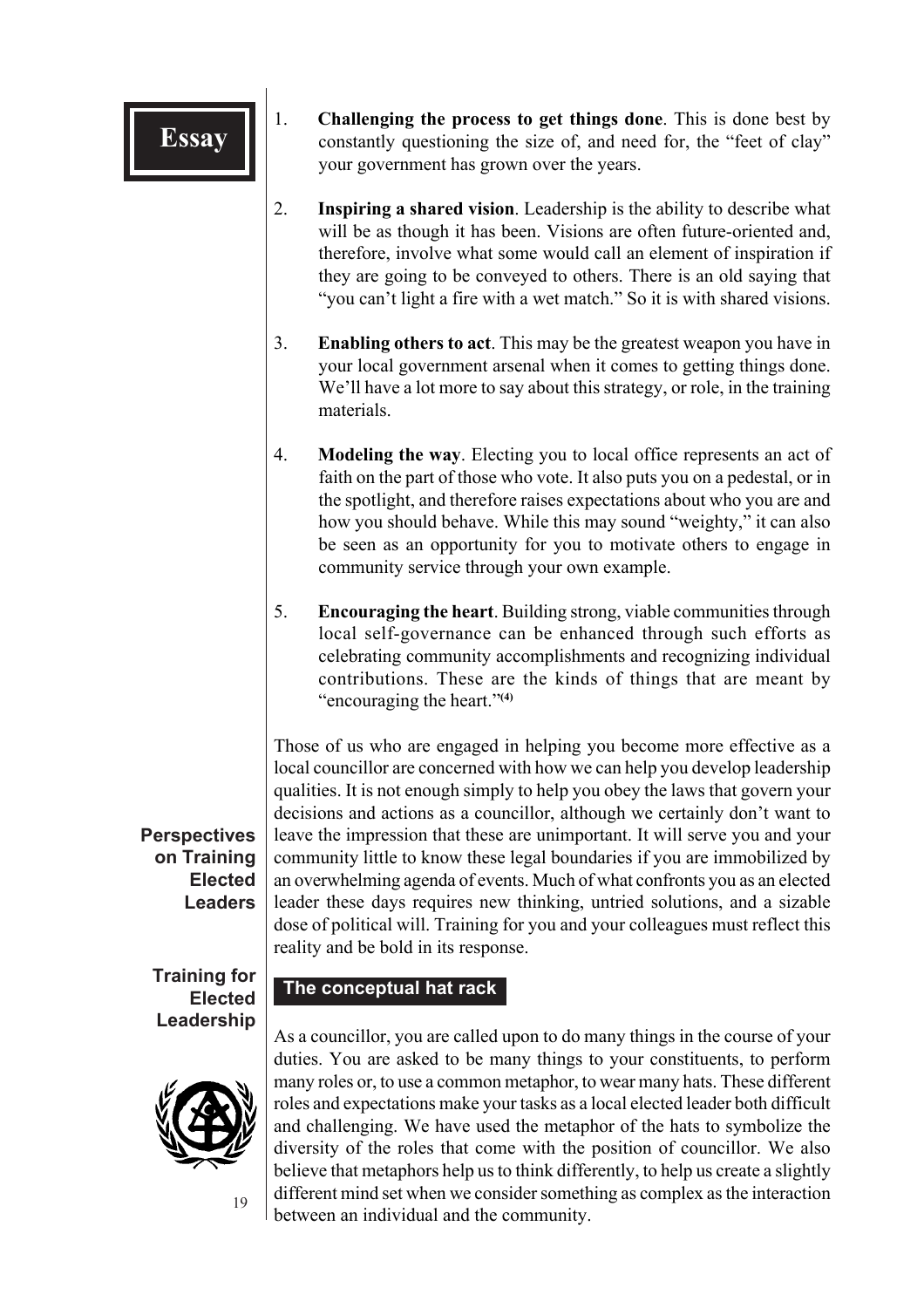**Essay** When is the last time you read the standing orders, or legislation, that defines your role as a councillor? From the ones we have read, we are convinced that they say very little about what you really do. If our metaphor of the roles you must perform as an elected leader is, in any way, accurate, it also means you must be skilful in performing each of them if you want to be truly effective as a councillor.

> We have described 11 of these roles briefly in the following pages. Subsequent handbooks cover each of these roles in considerable depth. With each role we have supplied a unique illustration - a "hat" worn by people who live and work in a region of the world which is likely to be served by this series of handbooks. We have included the hats to symbolize and celebrate the many-faceted roles performed by elected leaders of local governments worldwide. You will find one of these 11 remarkable hat illustrations introduced by role in the Appendix to this handbook and by country of origin in the opening pages of each subsequent handbook.

> (Incidentally, we would encourage you to expand our interpretation of your hat rack. During the first field-test of these materials with a group of councillors from Uganda, they recommended expanding the materials to include a handbook on council-staff relationships. In response to their suggestion we've added a role we are calling "The Institution Builder." It looks at the council-staff relationship issue as well as other aspects of developing a strong, viable local-government organization).

> I. *The councillor, in the role of Policy-maker, is involved in establishing goals, examining alternatives, and determining strategies that will guide present and future actions to benefit the community.*

**Perspectives on Training Elected Leaders**

**The Policy-maker** is perhaps the most obvious and the least understood of all the roles the councillor performs. It is the role that: provides the big picture for the community, sets long-range goals, develops strategic plans of implementation, and helps define the community, its priorities and its values. It is also the role where others can impose their own values and ideas, often to subvert or redirect what council has ordained. For example, a council policy can undergo a dramatic transformation in the hands of an unsympathetic staff. Policy can also be made by default. When councils take a passive role in policy making, other forces move in to fill the void.

**Training for Elected Leadership**

II. *The councillor, in the role of Decision-maker, makes up his or her mind when there is an option or choice*.



**The Decision-maker** is the role most associated with the management process and yet the one that defines, in more specific terms than any other, who you are and what you stand for. One writer has defined a **real** decision as "a free, unconditional, total, and personal commitment to a choice or option, or a group of them."**(5)** The definition just stated doesn't take into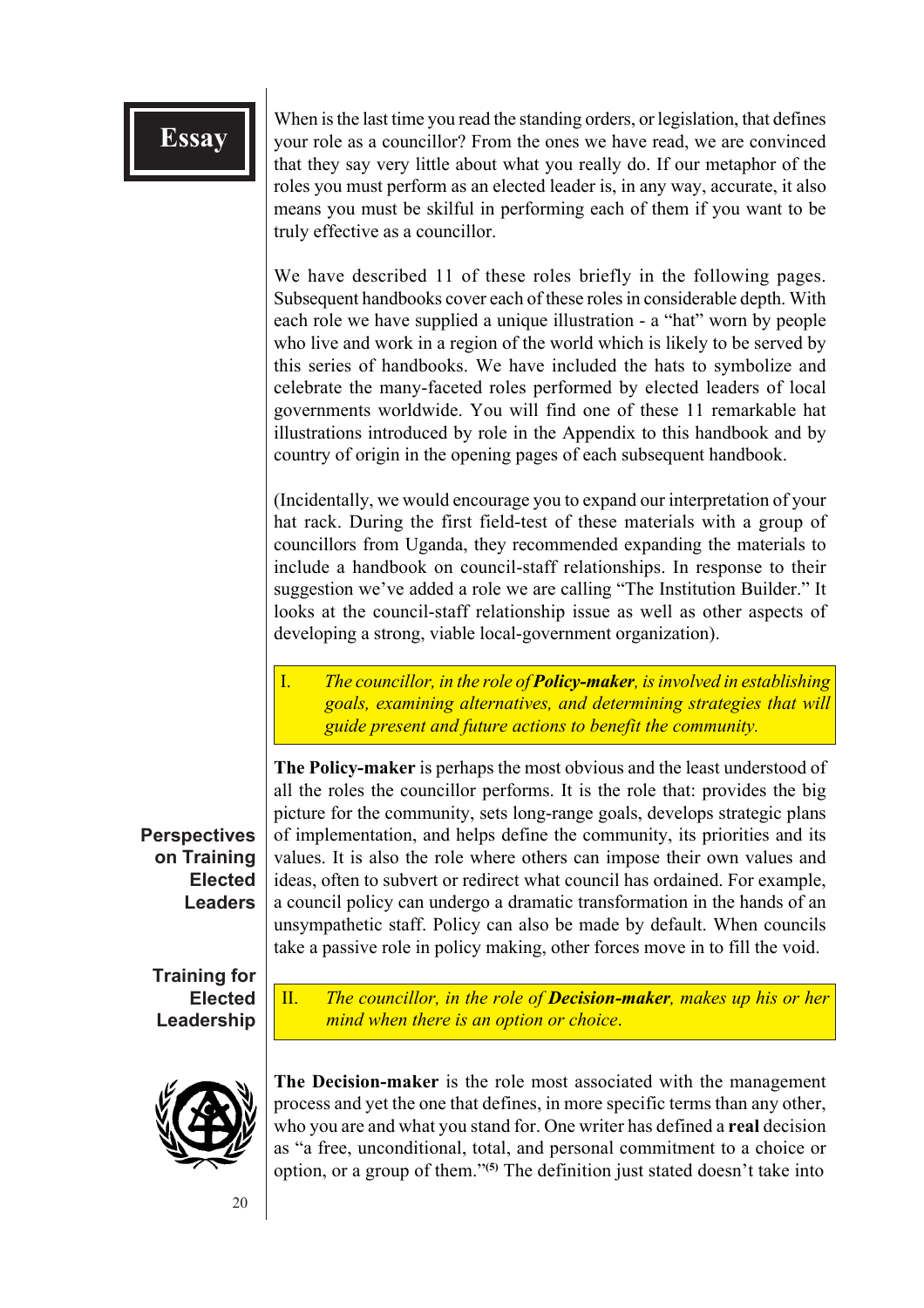consideration those decisions made by groups, of which the most obvious, from the perspective of this discussion, are those made by councils. We will also explore the most elusive of decisions - the decision not to decide.

III. *The councillor, in the role of Communicator, gives and receives information, ideas, and feelings with accuracy and understanding.*

**The Communicator** is the role-hat that most citizens see you wearing. As a result, it is often equated with your political stance in the community. The role of communicator is complicated by the many options that are available to the communicator. And, many of these options involve specialized skills and behaviour on the part of the councillor who is communicating. For example, are we talking about written or oral communication? Communication to a group of people, or to an individual? Communication in a formal setting, such as a council hearing, or in a local tavern after the council meeting has adjourned? Communication skills are also linked to what you are trying to achieve through communicating with others. It will not be possible to cover all the communicating situations you find yourself in as a councillor. Given this limitation, we will concentrate on those we believe are most important and least likely to be addressed by training programmes. For example, we will look at the art of "active listening," one of those skills, some cynics believe, that is totally absent from the political scene.

IV. *The councillor, in the role of Facilitator, fosters collective effort, helps others solve problems, ensures that committee meetings are productive, and manages inter-personal and intergroup conflict.*

**The Facilitator** role has a contemporary sounding name but says a lot about on what effective leaders have been doing for centuries. Webster's Dictionary defines the facilitator as someone who "makes things easier." We view facilitator skills as being multi-purpose. As it suggests in the definition, the facilitator is skilful in working with small groups, such as committees and community organizations. She is also someone you would turn to when there is conflict in a group, or between two or three people. These individuals are also good at helping others solve problems because they understand, first of all, how to define problems and to differentiate them from symptoms and solutions. The councillor who is an effective facilitator is a good person to have around.

**Perspectives on Training Elected Leaders**

**Training for Elected Leadership** V. *The councillor, in the role of Enabler, makes things possible, practical, and easier for others who are not quite prepared to do things for themselves.*



**The Enabler** may be the most esoteric of the 11 roles because it begins to define the role of the local government in terms of what others can do, not in terms of what local governments should do. It builds on some recent thinking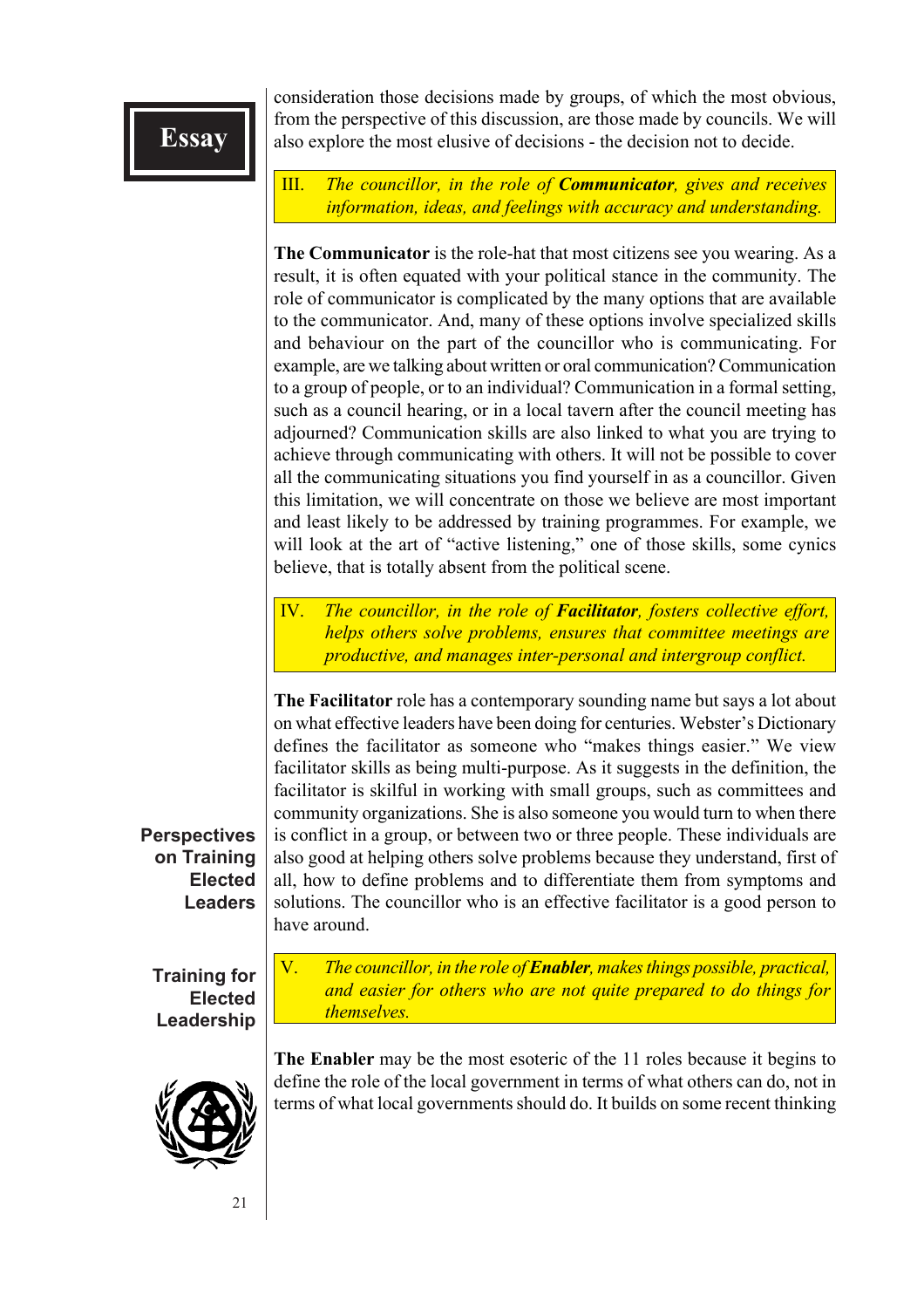about the use of the private and non-governmental sectors as programme and service deliverers. And, we might add, the ability of individuals to meet many of their own needs when they receive the right kind of assistance from others, including their local government. The 1.5 Million Houses Programme in Sri Lanka is a good example of enabling. Th role of the public sector, in that innovative programme, is confined to the provision o technical and financial support to individual low-income households and communities. The scarcity of public resources makes the enabling role imperative for councils determined to play an assertive role in the community's development.

VI. *The councillor, in the role of Negotiator, helps others reach an agreeable solution which they have differing interests and needs.*

**The Negotiator** is the role that may require the greatest skills on your part. Often those on the other side of the negotiation process are highly skilled in "striking the best deal" for themselves or their clients. Negotiating skills can be used in just about everything you do that involves someone else who has a different view of what should be done. The ideal agreement is one that meets the criteria of the win-win solution. These are agreements where all involved parties see themselves as better off than they would have been without negotiating, although maybe not as well off as they wanted.

VII. *The councillor, in the role of Financier, makes decisions about raising, allocating, and expending public funds.*

**The Financier** is the most traditional and, no doubt, the most important role you perform. At the heart of the financier role is the responsibility of adopting the annual budget. But there's much more, and the real test of the financier is what he she does in preparation for budget adoption and how what is happening throughout the year to the finances of the local authority is carefully scrutinized. Are revenue collections living up to expectations? Are expenditures under control? Have there be unusual events in the community or beyond that will markedly change the projections council made at budget time? What about trends that could put your local government in jeopardy?

**Perspectives on Training Elected Leaders**

**Training for Elected Leadership**



**The Overseer** may be the least worn of the councilor's hats because it is more satisfying to allocate community resources than to oversee how well they are being spent. But the overseer role, as we see it, is much more than

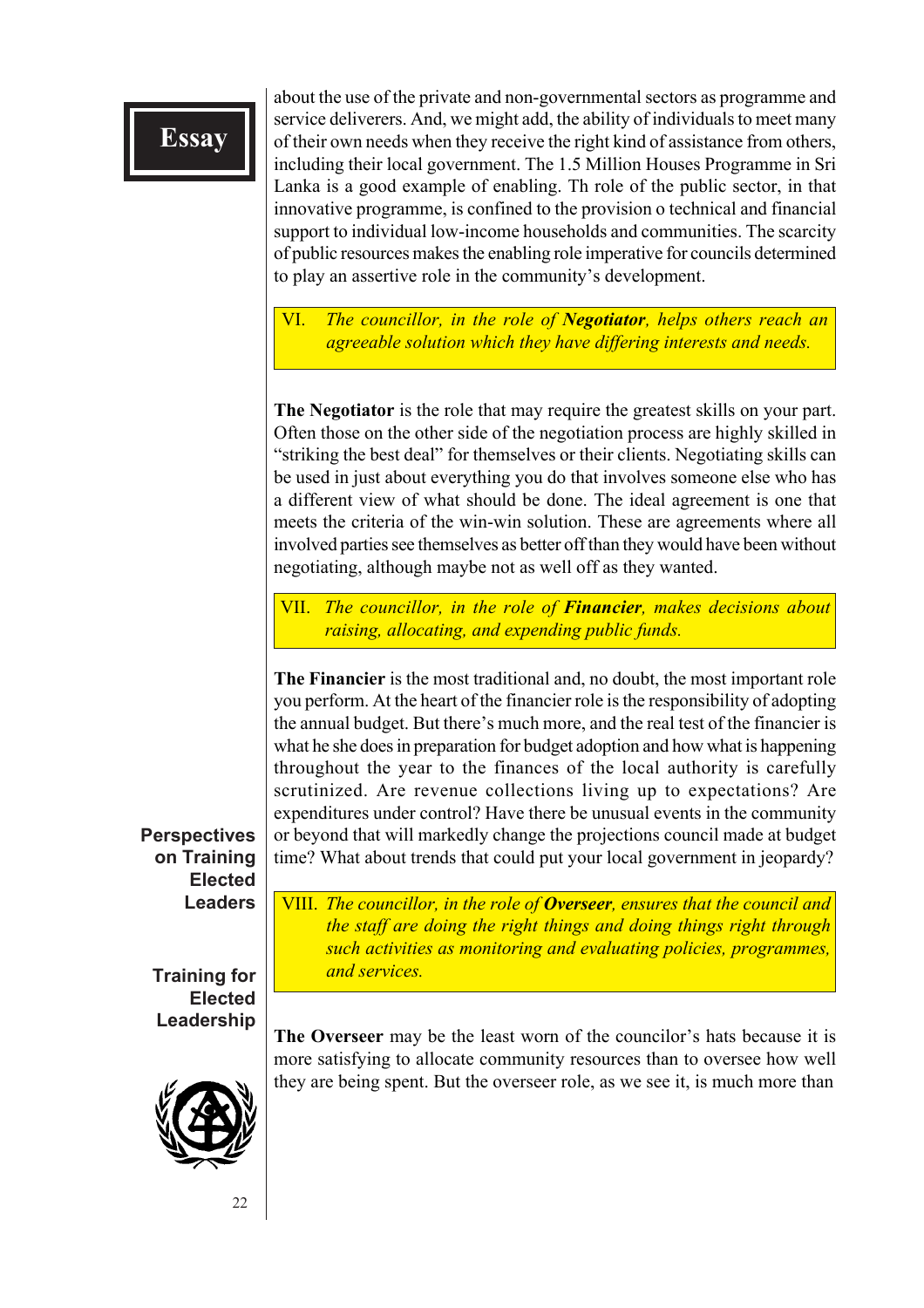ensuring that community resources are being well spent. Councillors as overseers should, for example, be looking over their shoulders to ensure that their policies continue to serve the community. Too often the overseer role deals only with issues of wrongdoing and misconduct on the part of staff. A more pro-active overseer role by council looks at the outcomes of public service to ensure they are congruent with their policies and intent or that the quality of the service is meeting established standards. This suggests that the council has clearly defined standards of performance. To oversee performance effectively requires benchmarks for measuring performance. As you can see, the overseer role gets a bit complex when it is taken seriously. We will look at ways to strengthen the overseer function so councils can maximize resources and improve the quality of government services.

IX. *The councillor, in the role as Power Broker, uses his or her own personal sources of power, as well as official position power, to get things done.*

The discussion of power, particularly power associated with political office, makes a lot of people uncomfortable. Their reactions are understandable. The powers that come with public office are often misused and abused. There is a tremendous amount of corruption in local governments around the world. But this is no reason to ignore it in a programme of this kind or not to explore the source of corruption, which is in large measure the power and influence vested in the office.

We will look at several sources of power, many of them personal and not associated with the elected office you hold. It is our belief that these sources of power are resources to help you get things accomplished for your constituents; that these sources of power are, in themselves, value neutral. It is in the use, or we should say misuse, of power and authority that councillors and others sometimes go astray. If you are to be effective as an elected official, you cannot ignore the power sources you bring on Training to the office or the power and influence the office brings to you.

X. *The councillor, in the role of Institution Builder, supports the*

*development of staff personnel and the local-government*

#### **Perspectives on Training Elected Leaders**

*organization as important responsibilities of local elected leadership.*

**Training for Elected Leadership**



23

As mentioned earlier, the elected officials who took part in a field-test and modification of these materials said their concerns surrounding council-staff relations should be included. We agreed and added this topic to the series of handbooks. As we discussed how to approach this topic, we realized the underlying concern is the development of an effective and efficient staff and organization to carry out council's policies and programmes. There is an old saying that attempts to put the policy administration dichotomy between council and staff into perspective: "The council proposes; the staff disposes." Of course, without a competent, dedicated staff and organization, what the council proposes sometimes doesn't get much beyond the rhetoric stages of implementation. Because your policy stands are only as good as the resources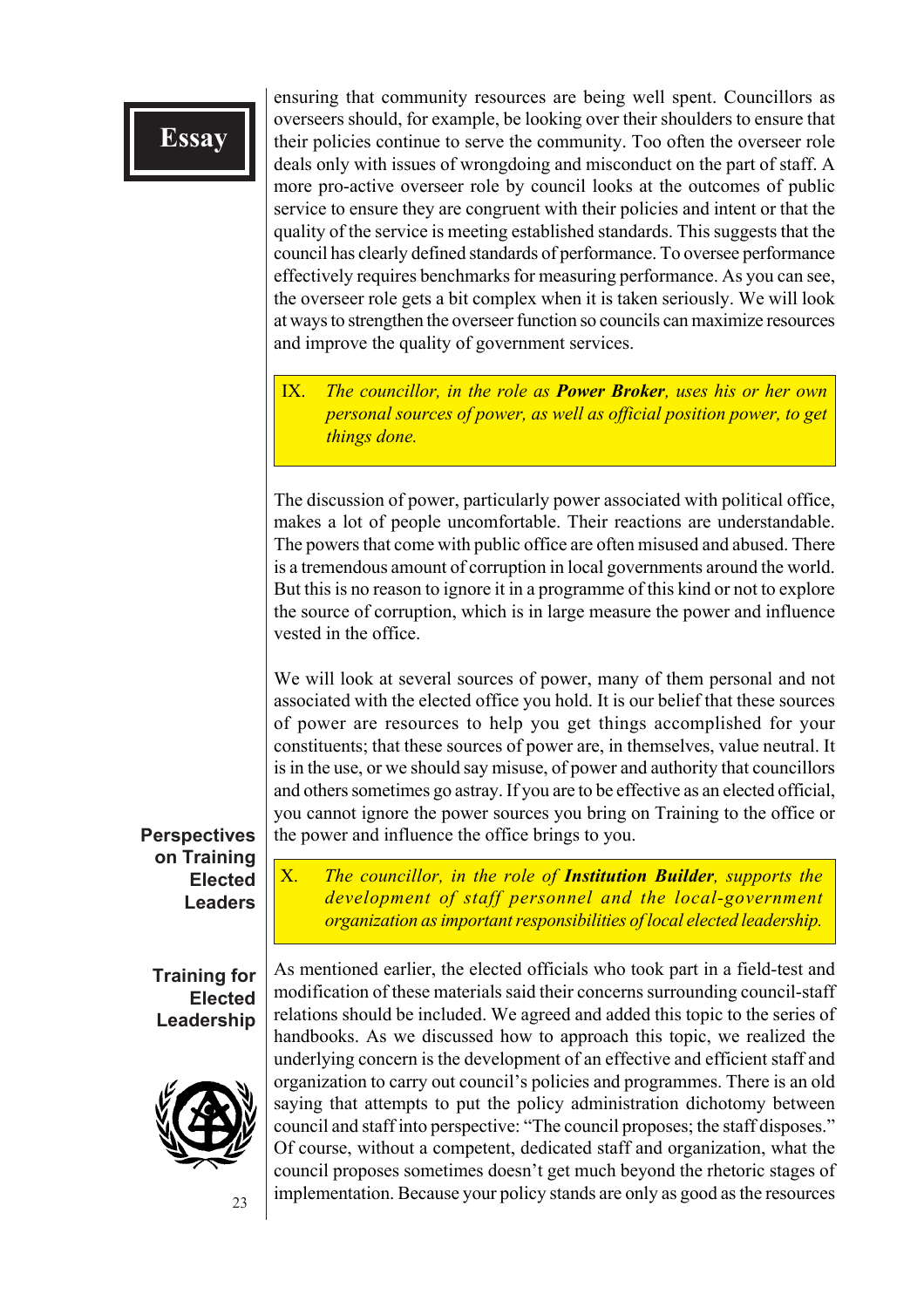you provide to carry them out, it is wise to take the institution-building role seriously. We will look at ways to strengthen the council-staff relationship. We will also delve into some of the strategies you and the staff can use to build and sustain t capacity of the local-government organization and its human resources.

XI. *The councillor, in the role of Leader, exercises all of the roles at his or her command to help bring about positive and significant changes in the lives of constituents and the community.*

The role of the elected **Leader** is the exercise of all the roles we have been discussing, either individually or in various combinations, and of course much more. It may also be the most mysterious of the roles because we still don't know as much as we would like to about this thing we call leadership. Election to public office carries with it the assumptions that you are a leader and will perform as a leader on behalf your constituents. For some of you, these assumptions may be a heavy burden to bear. For others, the role of "leader" may be easy and welcome.

We will look at how some of these roles can be combined to increase your leadership potential. We will also share with you what others have been saying lately about the role of the elected leader.

#### **Eleven roles and much more**

"Well", you may very well be saying, "it's a beginning." And, we couldn't agree with you more. There is so much that you, in your elected leadership role, must to be the consummate councillor. This manual has been written to fill a few of the gaps in the materials that are now available to help you do your job better.

#### **Perspectives on Training Elected Leaders**

There are many issues, or councillor learning needs, not covered by these materials, that we believe need to be addressed in any comprehensive elected leadership training programme. We are referring to the many laws, rules, regulation ordinances, and standing orders that describe the powers and duties of local council and how they are to operate. Knowledge of these legal requirements of your role as is the first order of business when it comes to training.

**Training for Elected Leadership**

There are other procedures to be mastered if you want to be effective in your role. These include: the budget and other financial processes or strategies used by local authority; planning and land-use procedures; and regulatory mechanisms that will require your attention on a fairly routine basis.



You could easily become overwhelmed by the amount of learning required to function effectively in this role. Fortunately, there are ways to conserve one's time and energies when it comes to improving your knowledge and skills as a councillor.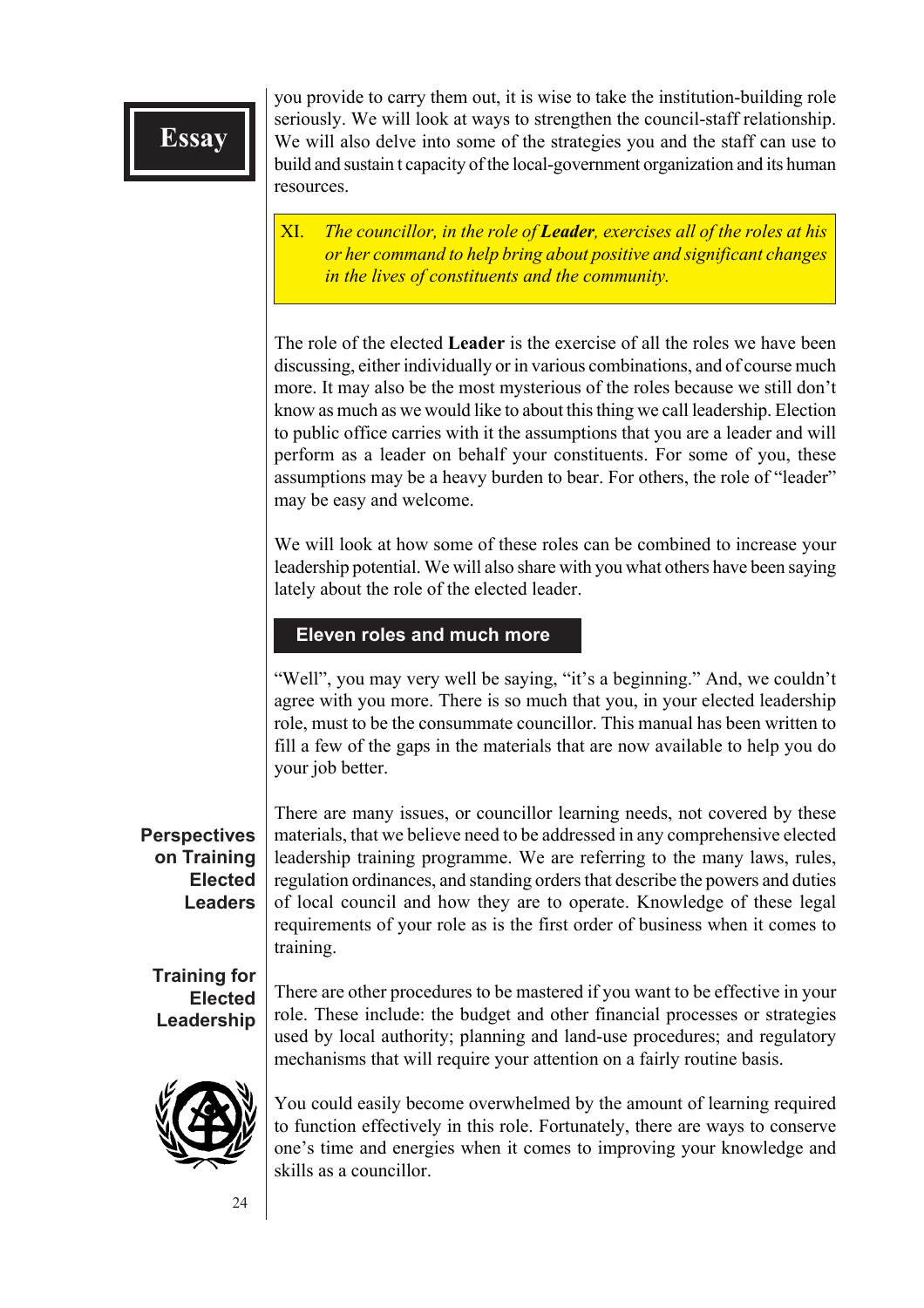- **Essay**  $\left\| \cdot \right\|$  First, put priorities on those things that are important to learn.
	- Second, make an effort to use the skills that are taught in these modules to help save time that can be spent more effectively mastering other necessary knowledge and skill areas. For example, learning how to facilitate more effective meetings could save you and your council colleagues a lot of time.
	- Finally, resist the temptation to get immersed in the administrative details of local government operations, unless the size of your local government is so small that you have no other choice.

#### **The size of your constituency**

Before we close this introductory discussion of the various roles you perform as an elected leader in your local authority, we want to mention two concerns that came up during the initial field-test of these materials. Some councillors asked whether the size and complexity of the local authorities they represent make any difference in the roles they perform or the way training for local elected leaders should be conducted. First, we believe the roles are the same, regardless of the size of your municipality. The way you carry them out may be influenced by the size of your constituency, but every councillor will be more effective by understanding what each of the roles described above means and by having the skills to perform them. Sometimes the challenges in the smaller local authorities are as complex as those in the larger cities.

The manner in which you and other councillors are trained in your respective countries is not for us to dictate. These are decisions best left to those who will be arranging for the training. They may want to hold separate training workshops for those from the larger cities and those representing the smaller communities. Or, the elected leaders in an area with both large and small local authorities may believe they can benefit from attending workshops together regardless of the size of the constituencies they each represent. They see the training as a way of addressing regional problems that require understanding and action by all local authorities regardless of size. The position of elected representative carries with it certain responsibilities, regardless of the size of your constituency. The way you apply the knowledge and skills of the roles we have described briefly in this introduction will be dictated, in large measure, by the resources you have at your command and the magnitude of the challenge.

#### **Perspectives on Training Elected Leaders**

**Training for Elected Leadership**

### **The use of labels**



25

We are consistent in the use of the term councillor to describe who you are as an elected official representing a local government, even though your official title might be different. We are less consistent in referring to the legal, or political, jurisdiction you represent. For example, we have just used the term city to describe the larger jurisdictions in the discussion of size and its relevance to the training challenge.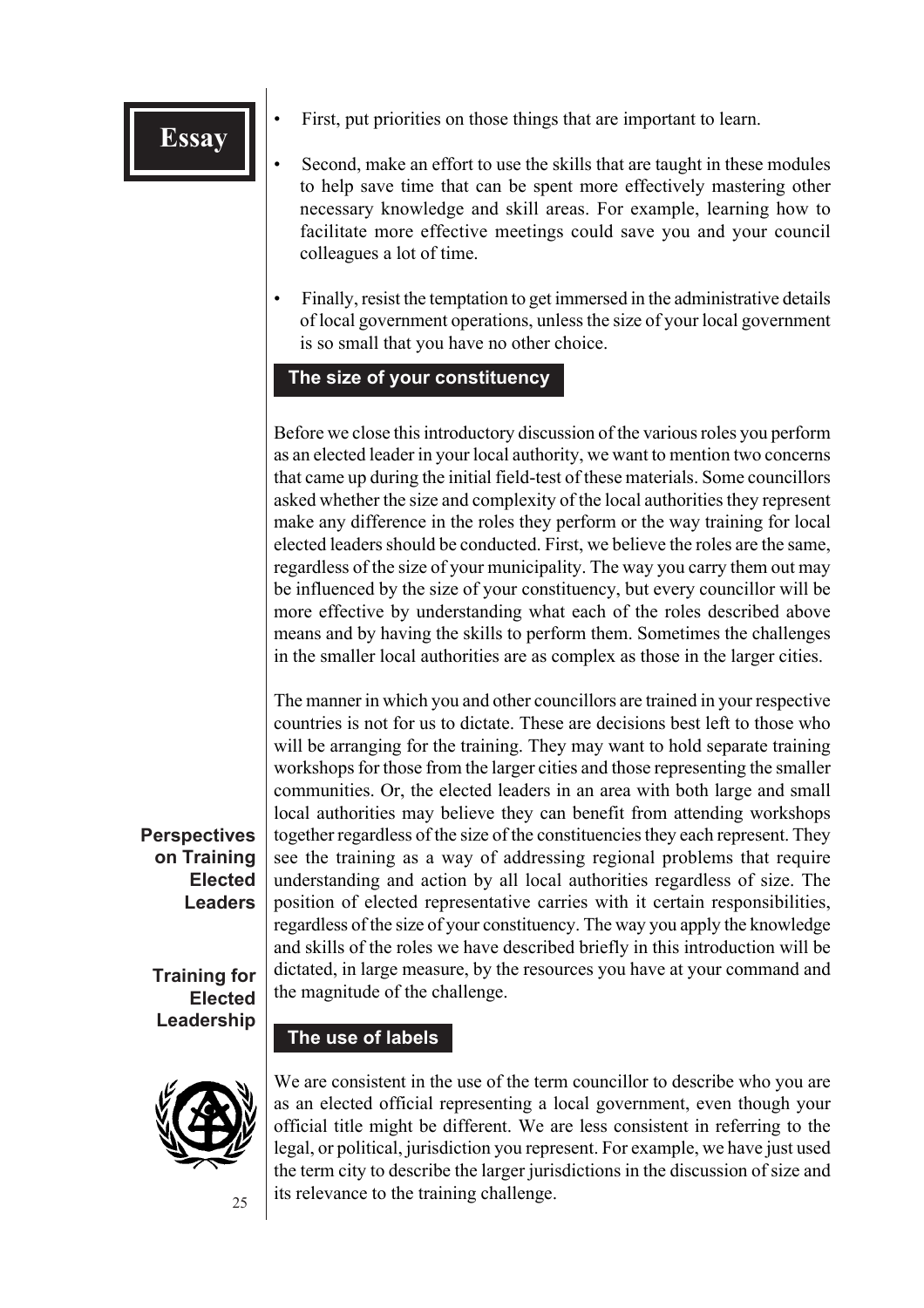It was recommended we use the term constituency to describe what you represent. The use of this word gets confusing if your "constituency" is a ward or so other geographically defined area within the larger local government and you believe this is your primary constituency. Election to public office, as a councillor, also carries with it the responsibility to represent the entire local government. So, the term constituency can be confusing, although we use it when we are considering such issues representation.

At times we use the term **local authority** and at other times the word **municipality**. In each case we are referring to the legal entity you represent as an elected official. We hope these different terms aren't confusing or distracting, or not inclusive enough, if you happen to represent a local authority by some other name.

Finally, we use the word **community** to refer to the concept of shared values as and beliefs that are so important in forging new direction and achieving goals within your elected sphere of responsibility.

#### **Summary**

We have attempted to convey to you why we believe the training of councillors is so important as well as some of the assumptions we have made in developing these materials for your use. Finally, we have given you a preview of what we believe to be the important roles you perform as a councillor and what you might expect in a further discussion of each of these roles. As stated earlier, these roles are only part of the picture of the complete, competent elected leader. Leadership is much more than the ability to do certain tasks effectively or to perform various roles in an efficient manner. In the final analysis, only you can decide what kind of elected representative you want to be on behalf of your constituents.

#### **References**

**Perspectives on Training Elected Leaders**

- 1. Gardner, John, On Leadership (New York, The Free Press, 1990), p. 113.
- 2. "City Fixer, Brazil's Lerner Tackles the Urban Mess," World Monitor, March 1992.

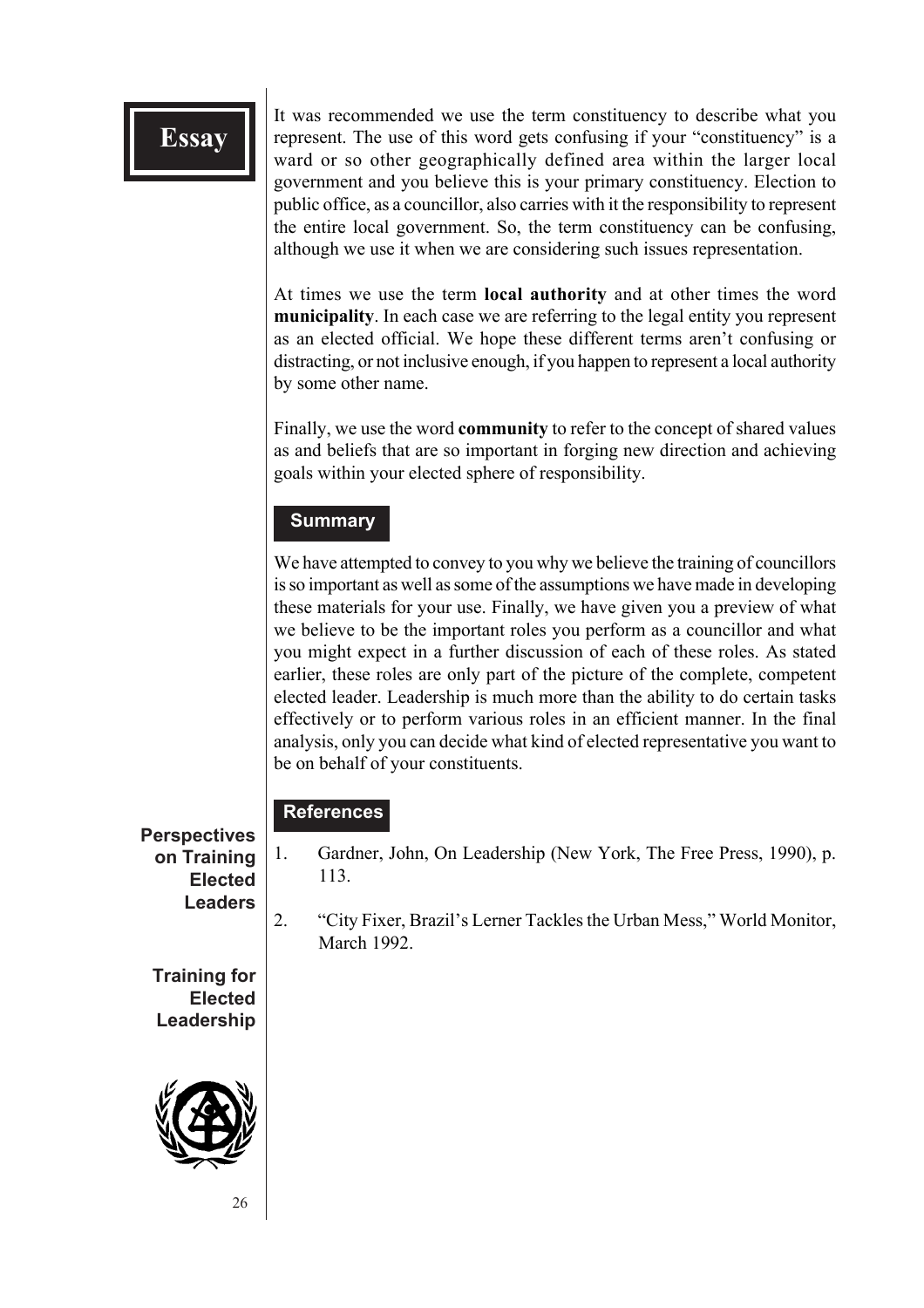

- **Essay** 4. Kouzes, James M., and Posner Barry Z., The Leadership Challenge (San Francisco, CA, Jossey-Bass, 1990), pp. 7 13.
	- 5. Rubin, Theodore Isaac, Overcoming Indecisiveness (NewYork Harper and Row, 1985), p. 11.

**Perspectives on Training Elected Leaders**

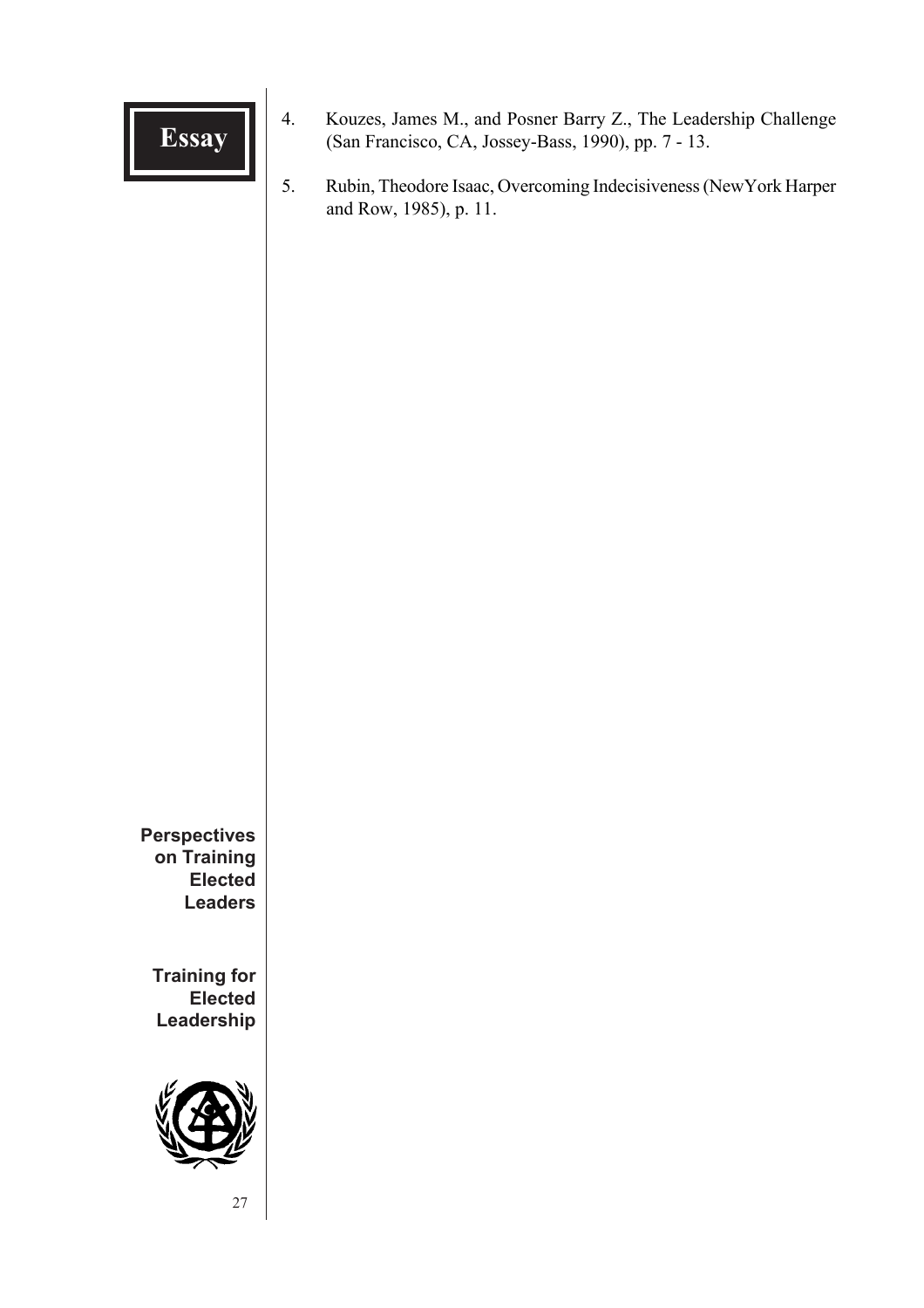















**PART II**



**Perspectives on Training Elected Leaders**

**Training for Elected Leadership**



**INTRODUCTORY WORKSHOP**

28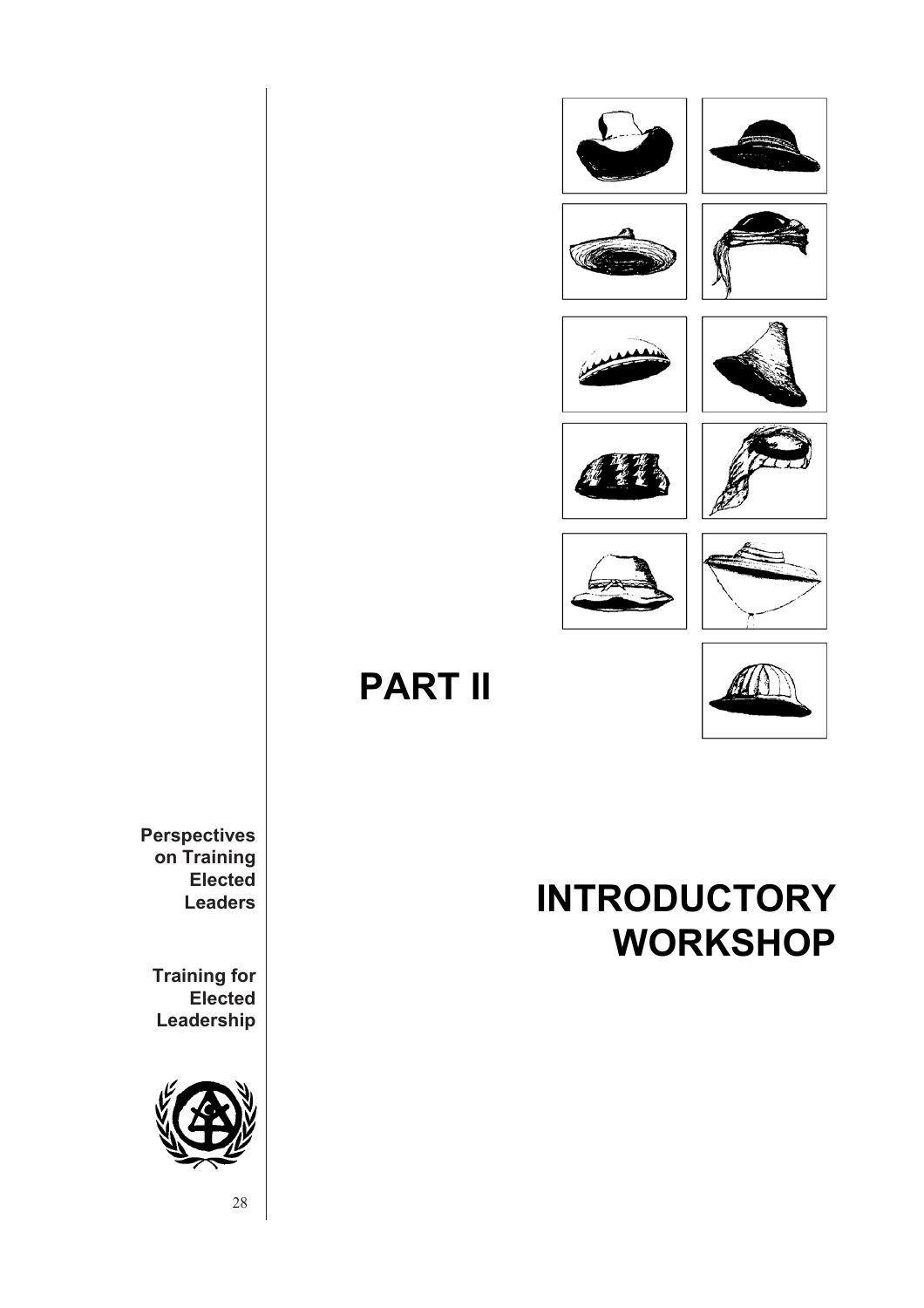#### **Purpose**

The materials included in this overview are to be used by the trainer to initiate a series of workshops on elected leadership. In other words, these materials are meant to serve as an introduction when several of the councillor roles are to be covered during the same workshop series. On the other hand, these materials might be used by a trainer to supplement the content of a programme devoted to just one councillor role. Either way, they are intended to get the training off to a successful start by helping participants get acquainted with each other, providing them with information on workshop content, and letting them experience the type of interaction to be used throughout the workshop series,

#### **Contents**

A brief description of each learning activity is shown below with an approximation of the amount of time required. If you wish to change the order, to omit something, or to add training material of your own, feel free to do so.

#### *1.1 Warm-up exercise: getting to know you*

Introductions to acquaint participants with each other and the trainer, let them know what will be expected of them, and help them to feel more comfortable in the learning environment. (15 - 60 minutes)

#### *1.2 Exercise: perceptions of role performance*

Participants individually generate information about their councillor performance and the performance of their councils in relation to a list of councillor roles and compare results in groups. (60 - 75 minutes)

#### *1.3 Exercise: recognizing councillor roles*

An alternative to the preceding exercise. Participants work in small groups to recognize and compile lists of councillor roles and rate the roles on challenge and the need for training. (60 minutes)

**Perspectives on Training Elected Leaders**

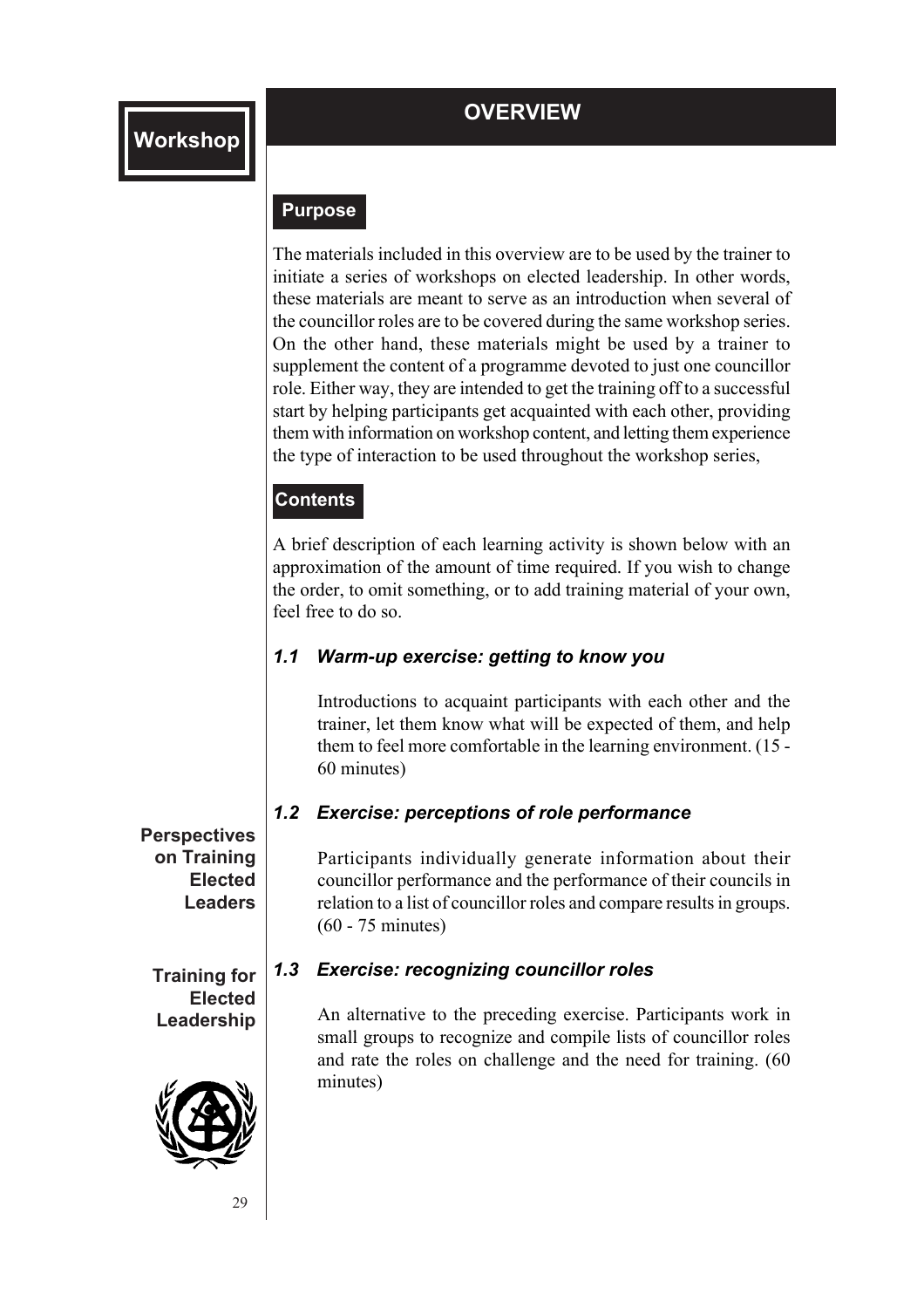## **1.1 Warm up Exercise: GETTING TO KNOW YOU**

#### **Trainers Notes**

#### **Time required: 15-60 minutes**

#### **Objective**

This exercise is to help participants get to know each other and the trainer, let them know what will be expected of them, and cause them to feel more comfortable in the learning environment.

#### **Process**

After welcoming remarks by the host agency representative and a short description of programme objectives, scheduling and logistics, give a brief personal introduction and invite participants to get acquainted. This can be done in a number of ways.

- 1. **Self-introductions**. You might ask participants to say a few things about themselves such as their names and countries, the local authorities they represent, the number of years they have served as councillors, and why they have chosen to take part in this workshop or workshop series.
- 2. **Paired introductions**. You might ask participants to pair up to get acquainted, to gather some personal/professional data on one another, and then, in turn, for each participant to introduce his or her partner to the group.
- 3. **Small group mixer**. You might have each participant write on a card the name of the councillor role in which they would most like to be more skilful. Since many of the participants may not be aware of the roles to be covered by the training, you may have to make a list of them on newsprint or a blackboard before starting the exercise.

After participants have completed the task, ask them to get up and wander around the training room until they locate another participant with a similar need. After a few minutes, have participants who have the same role interests join together in small groups to discuss what they would like to know or be able to do better regarding that role. Ask for volunteers from the various groups to report on their group's results.

#### **Perspectives on Training Elected Leaders**

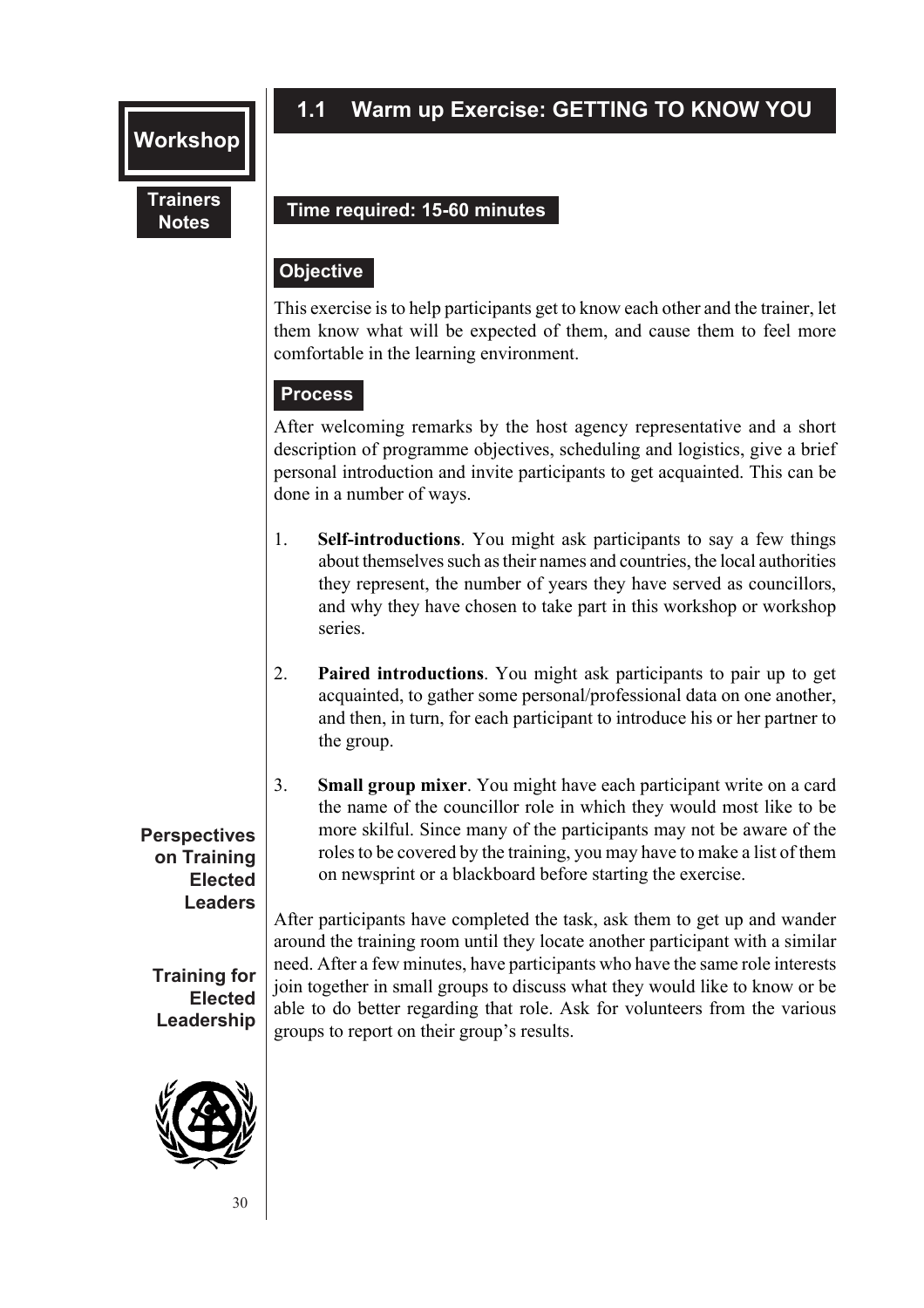#### **1.2** *Exercise***: PERCEPTIONS OF ROLE PERFORMANCE**

#### **Trainers Notes**

#### **Time required: 60-75 minutes**

#### **Objective**

This exercise is to help participants relate their own council experience to the various council roles included in the workshop series.

(**Note:** If participants have not read the essay that begins this handbook and are not familiar with the roles in which they are to be trained, you might substitute *Exercise* 1.3 for this one).

#### **Process**

Using a questionnaire like the one shown on the next two pages, ask participants to provide some information about their own performance and the performance of their respective councils in relation to various council roles.

When participants have completed the task individually, ask them to share their responses in small groups. Suggest that a recorder in each small group make a list of the responses and tabulate them to identify the patterns (i.e., which roles are most often mentioned in response to items in the two boxes).

After about 30 minutes of small group discussion, reconvene the on Training participants. Ask for a summary report from each small group. Encourage a discussion of similarities and differences in small group results.

**Perspectives on Training Elected Leaders**

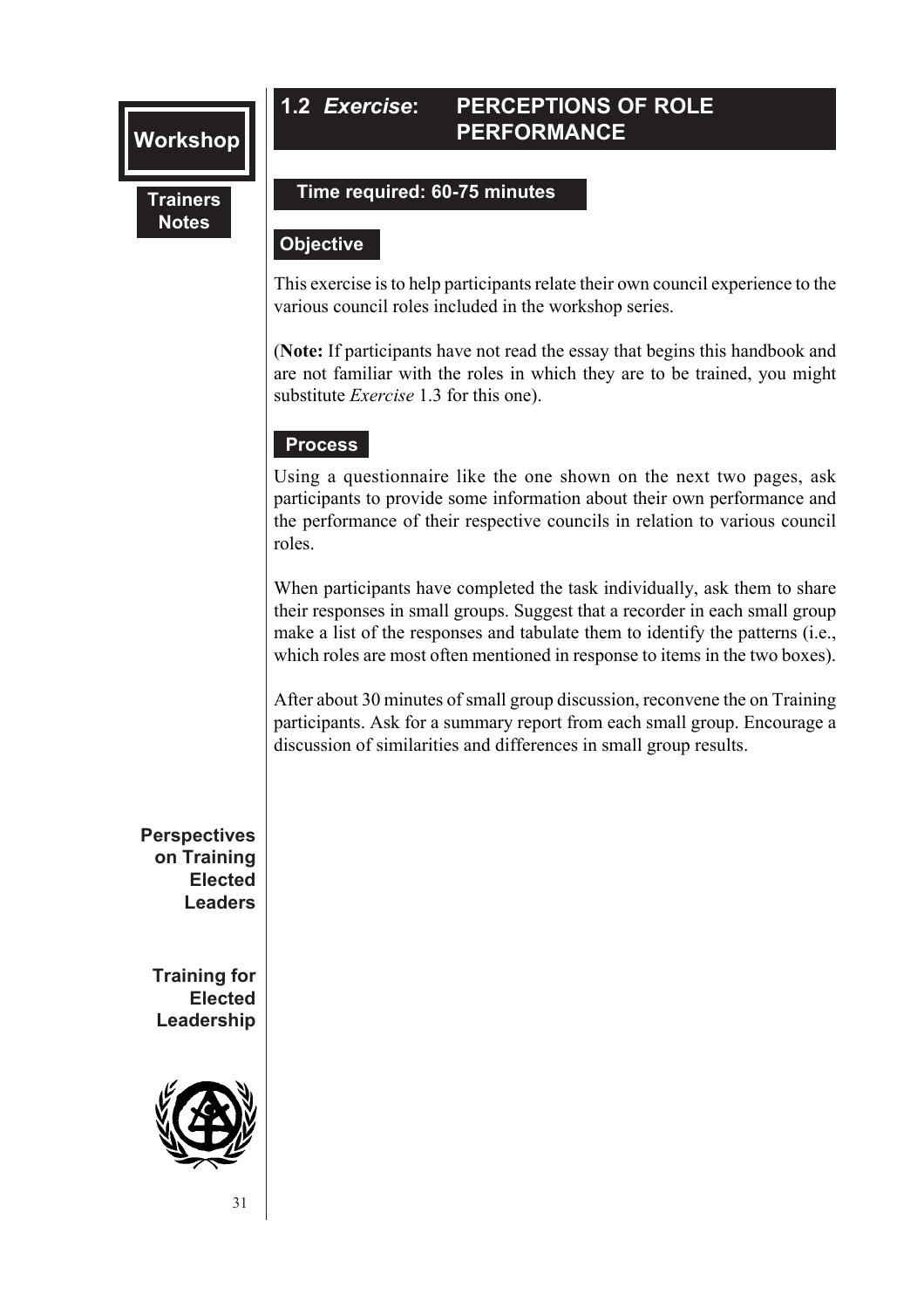#### OV OF COR<br>Literalis **PERCEPTIONS OF COUNCILLOR/ COUNCIL PERFORMANCE: A QUESTIONNAIRE**

#### **Exercise**

#### **Instructions**

local governments and authorities. After you have read each of the role Read the following descriptions of roles performed by elected officials in statements fill in the information as requested in the two boxes below the list of statements.

#### **Councillor Role Statements**

- I. The councillor, in the role of **Policy-maker**, is involved in establishing goals, examining alternatives, and determining strategies that will guide present and future actions to benefit the community.
- II. The councillor, in the role of **Decision-maker**, makes up his or her mind when there is an option or choice.
- III. The councillor, in the role of **Communicator**, gives and receives information, ideas, and feelings with accuracy and understanding.
- IV. The councillor, in the role of **Facilitator**, fosters collective effort, helps others solve problems, ensures that committee meetings are productive, and manages interpersonal and intergroup conflict.
- V. The councillor, in the role of **Enabler**, makes things possible, practical, and easier for others who are not quite prepared to do things for themselves.
- VI. The councillor, in the role of **Negotiator**, helps others reach an agreeable solution when they have differing interests and needs.

## VII. The councillor, in the role of **Financier**, makes decisions about raising, allocating, and expending public funds.

VIII. The councillor, in the role of **Overseer**, ensures that the council and staff are doing the right things and doing those things right through such activities as monitoring and evaluating policies, programmes, and services.

**Perspectives on Training Elected Leaders**

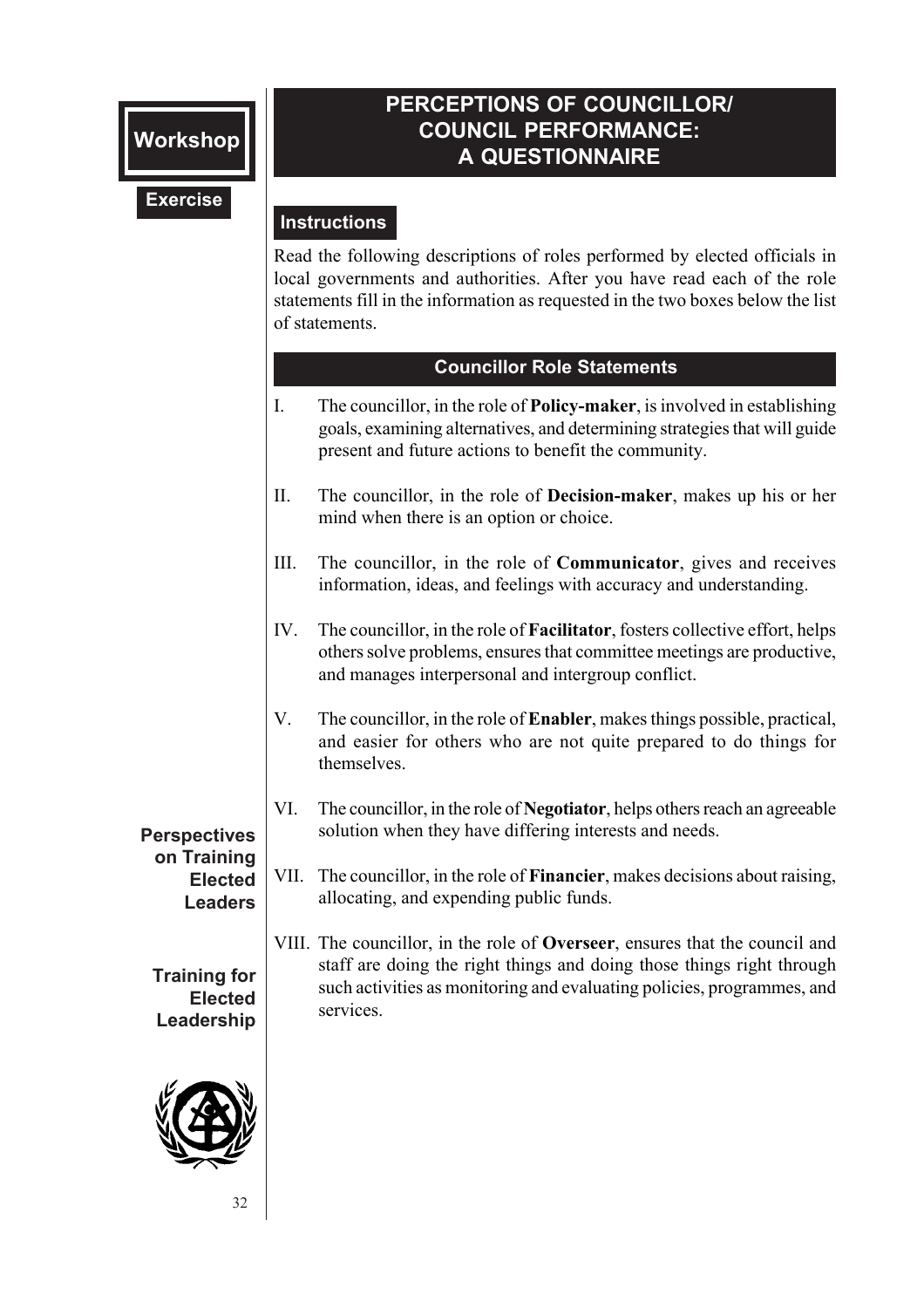| Workshop                                             | IX. | The councillor, in the role as Power Broker, uses his or her own personal<br>sources of power, as well as the power of the official position as<br>councillor, to get things done.                     |  |                                                                                                                                                                                                                                                                                                                                                                                                                                                                        |
|------------------------------------------------------|-----|--------------------------------------------------------------------------------------------------------------------------------------------------------------------------------------------------------|--|------------------------------------------------------------------------------------------------------------------------------------------------------------------------------------------------------------------------------------------------------------------------------------------------------------------------------------------------------------------------------------------------------------------------------------------------------------------------|
| <b>Exercise</b>                                      | X.  | The councillor, in the role of Institution Builder, supports the<br>development of staff personnel and the local government organization<br>as important responsibilities of local elected leadership. |  |                                                                                                                                                                                                                                                                                                                                                                                                                                                                        |
|                                                      | XI. | The councillor, in the role of Leader, exercises all of the roles at his or<br>her command to help bring about positive and significant changes in<br>the lives of constituents and the community.     |  |                                                                                                                                                                                                                                                                                                                                                                                                                                                                        |
|                                                      | 1.  | With respect to my own councillor performance, I would rate the 11<br>councillor roles described above as follows:                                                                                     |  |                                                                                                                                                                                                                                                                                                                                                                                                                                                                        |
|                                                      |     | <b>My Performance</b><br>Role<br>The role in which I do best is:                                                                                                                                       |  |                                                                                                                                                                                                                                                                                                                                                                                                                                                                        |
|                                                      |     |                                                                                                                                                                                                        |  |                                                                                                                                                                                                                                                                                                                                                                                                                                                                        |
|                                                      | is: | The role in which I do the least well                                                                                                                                                                  |  |                                                                                                                                                                                                                                                                                                                                                                                                                                                                        |
|                                                      |     | The role that is the most challenging<br>for me is:                                                                                                                                                    |  |                                                                                                                                                                                                                                                                                                                                                                                                                                                                        |
|                                                      |     | The role that is the least challenging<br>for me is:                                                                                                                                                   |  |                                                                                                                                                                                                                                                                                                                                                                                                                                                                        |
| <b>Perspectives</b><br>on Training<br><b>Elected</b> |     | The three roles for which I want<br>training the most are:                                                                                                                                             |  | $1.$ $\overline{\phantom{a}}$ $\overline{\phantom{a}}$ $\overline{\phantom{a}}$ $\overline{\phantom{a}}$ $\overline{\phantom{a}}$ $\overline{\phantom{a}}$ $\overline{\phantom{a}}$ $\overline{\phantom{a}}$ $\overline{\phantom{a}}$ $\overline{\phantom{a}}$ $\overline{\phantom{a}}$ $\overline{\phantom{a}}$ $\overline{\phantom{a}}$ $\overline{\phantom{a}}$ $\overline{\phantom{a}}$ $\overline{\phantom{a}}$ $\overline{\phantom{a}}$ $\overline{\phantom{a}}$ |
| <b>Leaders</b>                                       |     |                                                                                                                                                                                                        |  | 2. $\qquad \qquad$                                                                                                                                                                                                                                                                                                                                                                                                                                                     |
| <b>Training for</b><br><b>Elected</b><br>Leadership  |     |                                                                                                                                                                                                        |  | $\overline{\phantom{a}}$                                                                                                                                                                                                                                                                                                                                                                                                                                               |
| 33                                                   |     |                                                                                                                                                                                                        |  |                                                                                                                                                                                                                                                                                                                                                                                                                                                                        |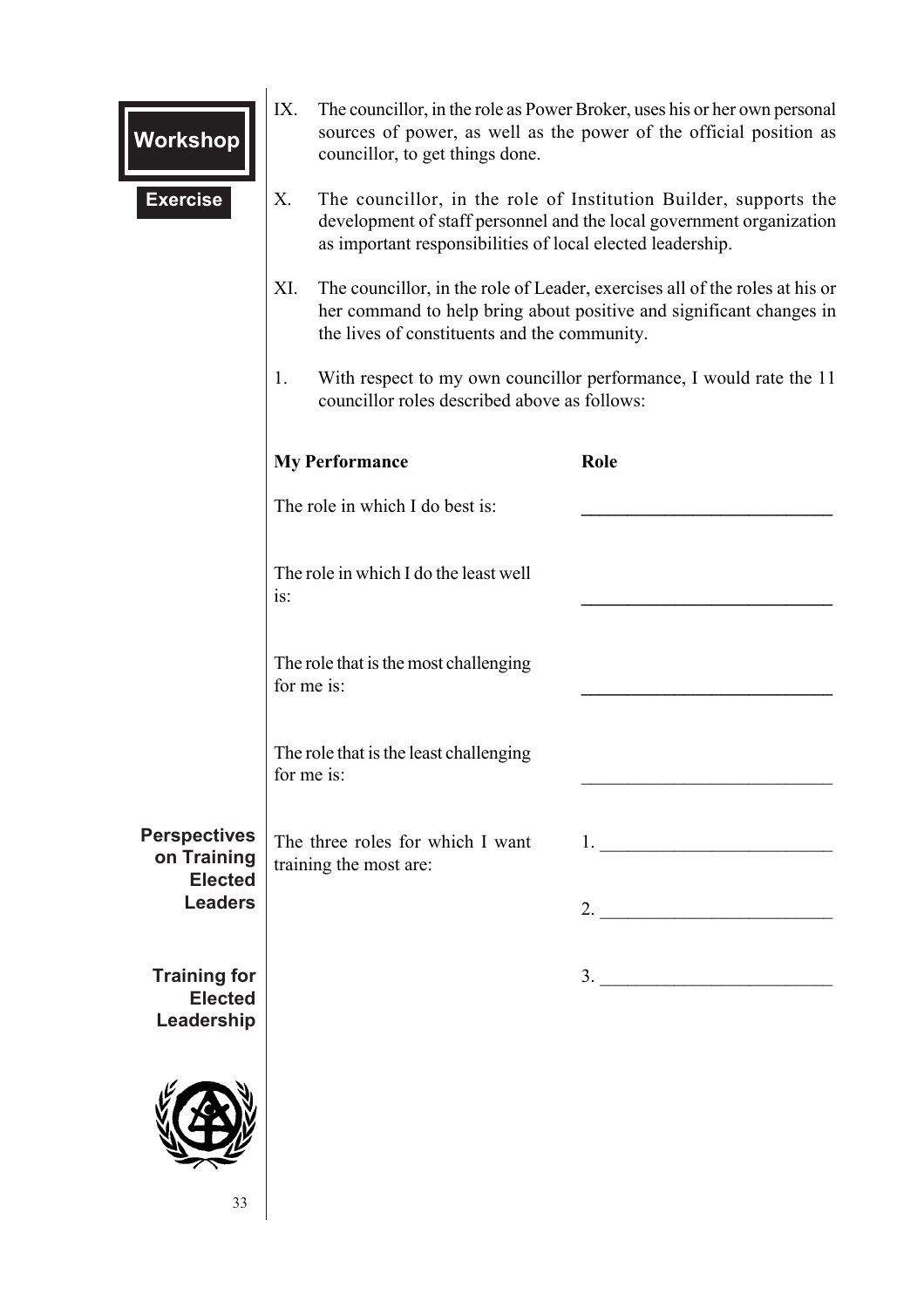| <b>Workshop</b> |  |
|-----------------|--|
|                 |  |

2. With respect to my council's performance, I would rate the 11 councillor described above as follows:

| <b>Exercise</b>                                                        | <b>My Performance</b>                                                | Role                                                                                                                                                                                                                                                                                                                                                                                                                                                                   |
|------------------------------------------------------------------------|----------------------------------------------------------------------|------------------------------------------------------------------------------------------------------------------------------------------------------------------------------------------------------------------------------------------------------------------------------------------------------------------------------------------------------------------------------------------------------------------------------------------------------------------------|
|                                                                        | The role in which my council does<br>the best is:                    |                                                                                                                                                                                                                                                                                                                                                                                                                                                                        |
|                                                                        | The role in which my council does<br>the least well is:              |                                                                                                                                                                                                                                                                                                                                                                                                                                                                        |
|                                                                        | The role that is the most challenging<br>for my council is:          |                                                                                                                                                                                                                                                                                                                                                                                                                                                                        |
|                                                                        | The role that is the least challenging<br>for my council is:         |                                                                                                                                                                                                                                                                                                                                                                                                                                                                        |
|                                                                        | The three roles for which my<br>council needs training the most are: |                                                                                                                                                                                                                                                                                                                                                                                                                                                                        |
|                                                                        |                                                                      | $1.$ $\overline{\phantom{a}}$ $\overline{\phantom{a}}$ $\overline{\phantom{a}}$ $\overline{\phantom{a}}$ $\overline{\phantom{a}}$ $\overline{\phantom{a}}$ $\overline{\phantom{a}}$ $\overline{\phantom{a}}$ $\overline{\phantom{a}}$ $\overline{\phantom{a}}$ $\overline{\phantom{a}}$ $\overline{\phantom{a}}$ $\overline{\phantom{a}}$ $\overline{\phantom{a}}$ $\overline{\phantom{a}}$ $\overline{\phantom{a}}$ $\overline{\phantom{a}}$ $\overline{\phantom{a}}$ |
|                                                                        |                                                                      | 2.                                                                                                                                                                                                                                                                                                                                                                                                                                                                     |
| <b>Perspectives</b><br>on Training<br><b>Elected</b><br><b>Leaders</b> |                                                                      | 3.                                                                                                                                                                                                                                                                                                                                                                                                                                                                     |
| <b>Training for</b><br><b>Elected</b><br>Leadership                    |                                                                      |                                                                                                                                                                                                                                                                                                                                                                                                                                                                        |
|                                                                        |                                                                      |                                                                                                                                                                                                                                                                                                                                                                                                                                                                        |

34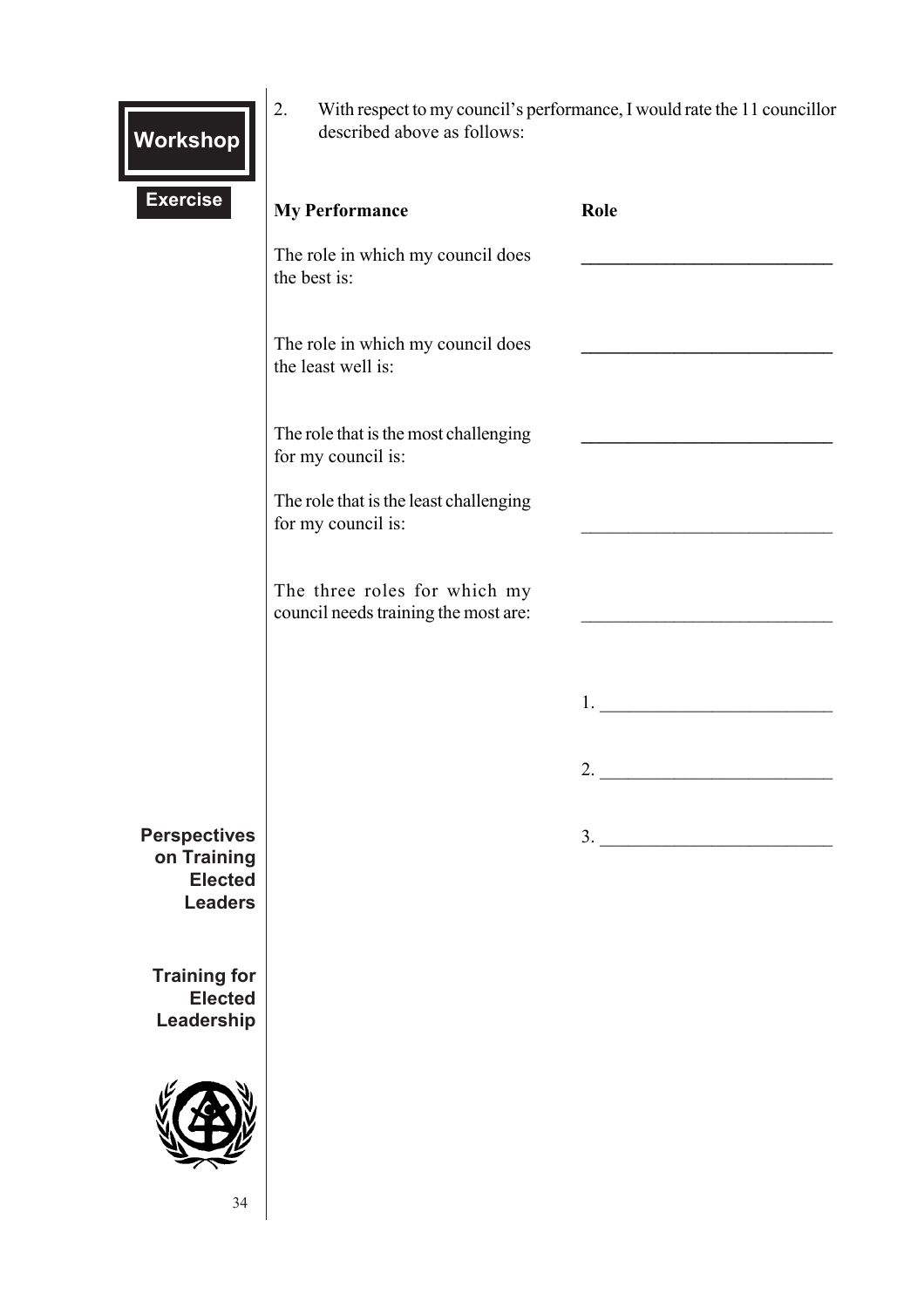#### **Trainers Notes**

## **OVERVIEW 1.3** *Exercise***: RECOGNIZING COUNCILLOR**

#### **Time required: 60 minutes**

#### **Objective Objective**

This exercise is to stimulate participating councillors to recognize and thin about the roles in which they perform as councillors.

(**Note**: You can use this exercise in place of the previous one when workshop participants have not read the preceding essay and are not familiar with the roles contained in the workshop materials.)

#### **Process**

Divide participants into small groups of five to seven participants each. Give each group the following task to complete, drawing on the experience of its members.

#### *Task:*

Make a list of roles which councillors are expected to perform. Which two or three of these roles are the most challenging? For which two or three of the roles is training needed the most?

Give participants about 30 minutes to complete the task. Bring participants back and ask for reports from each small group. Make a list of the roles reported each group, eliminating duplication. Circle, in turn, the roles which small group members collectively rate as: (a) the most challenging; and (b) the greatest need training. Encourage a discussion of the implications of the outcome of this exercise for current and future training emphasis for local elected leadership.

#### **Perspectives on Training Elected Leaders**